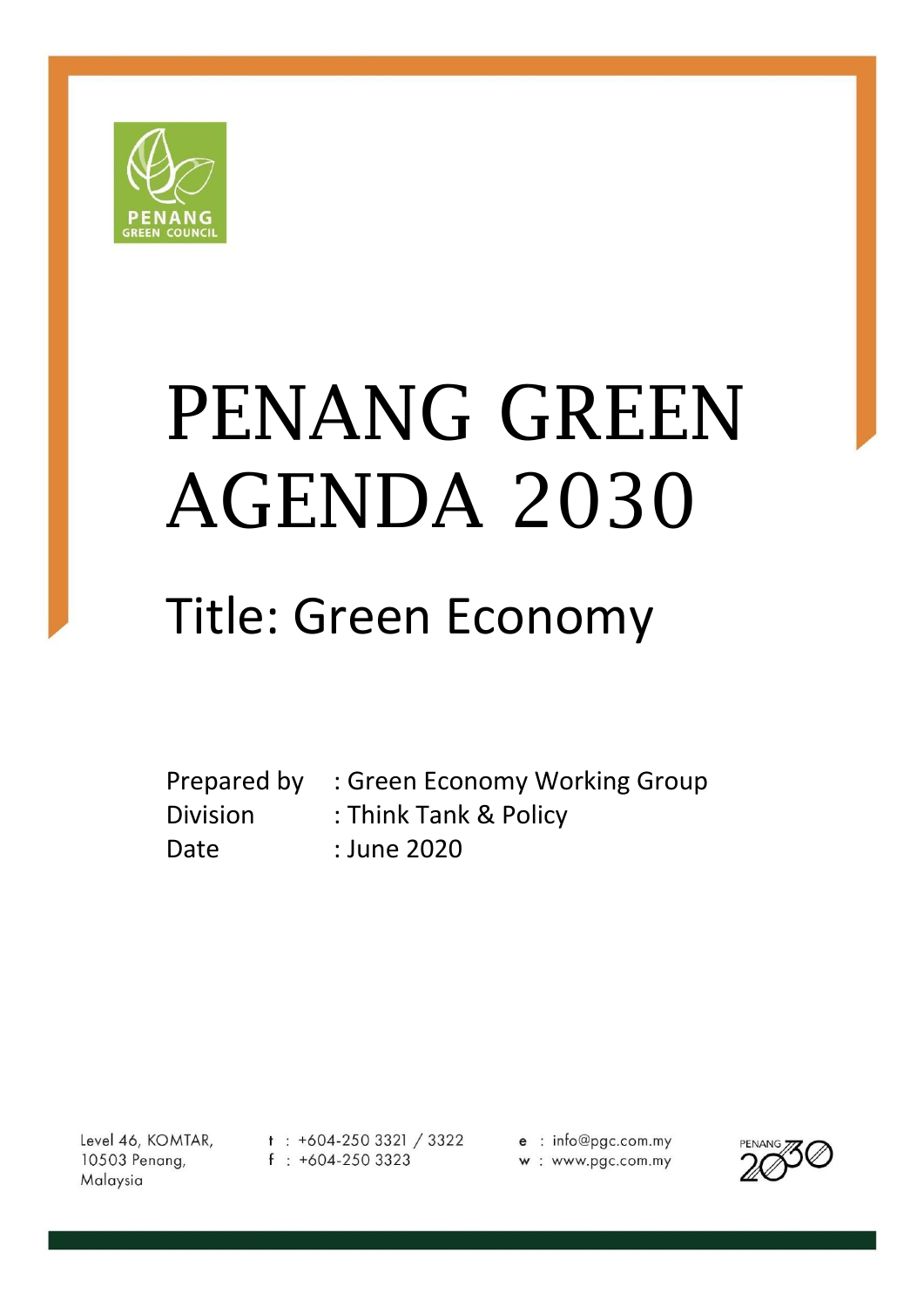### **EXECUTIVE SUMMARY**

Penang's economy is driven mainly by the manufacturing industry and the service sector, especially the tourism industry. These sectors have grown out of Government's active policy intervention as well as organically. Going forward, these two sectors are expected to remain the main pillars of Penang's economic growth, accounting for nearly 95% of Penang's GDP.<sup>1</sup>

Penang needs to identify new growth opportunities as well as make its economy more resilient to internal and external threats. Economically, Penang can escape from increased domestic and international competition in sectors such as the traditional electronic and electrical sector and concentrate on how it can add value to the increasingly "green" global supply chain. Penang can also tap into the expanding market for green products and services. Additionally, the State can generate job opportunities through the creation of new "green" sectors or the greening of conventional sectors, as well as increase economic resilience through diversification of its economy.

Penang's green economy should be defined as "one that results in improved human wellbeing and social equity, while significantly reducing environmental risks and ecological scarcity. It is a low carbon, resource efficient and socially inclusive". The aim of Penang's green economy should be three-fold – put Penang on a new growth trajectory that is more prosperous and sustainable, improve environmental sustainability and increase the standard of living of Penangites.

The Working Group on Green Economy proposes the following **six recommendations** for the pathway towards a green economy in Penang, after taking into account their impact and ease of implementation:

#### **1. Waste Industry Policy (2020)**

Penang is already leading the country in terms of its target and actual achievement on recycling. It is also trying proactively to deal with plastic waste by banning free plastic bags as well as single-use plastic from 1 January 2019. Penang is also looking into the possibilities of turning waste into energy or other products. Given the land constraint especially on the island, the Government is determined to reduce waste going into landfill. Having a waste industry policy will elevate the status of the sector to one that can enjoy a range of policy incentives that include investment, research and development (R&D), labour and training, as well as incentives for indigenous businesses. A waste industry policy can also address the whole of the supply chain from upstream (e.g. packaging standards and material choices) to downstream (e.g. disposal or reuse of waste). If the waste industry policy is properly implemented, it will reduce the material footprint of Penang and create new job and business opportunities for Penangites. This is seen as a low hanging fruit as the Penang State Government is already in the process of preparing a long-term waste master plan for Penang.

1

<sup>&</sup>lt;sup>1</sup> Penang Economic & Development Report PEDR 2017-2018

<sup>&</sup>lt;https://www.penang.gov.my/images/2019/Penang%20Economic%20&%20Development%20Report%20PEDR %202017-2018.pdf>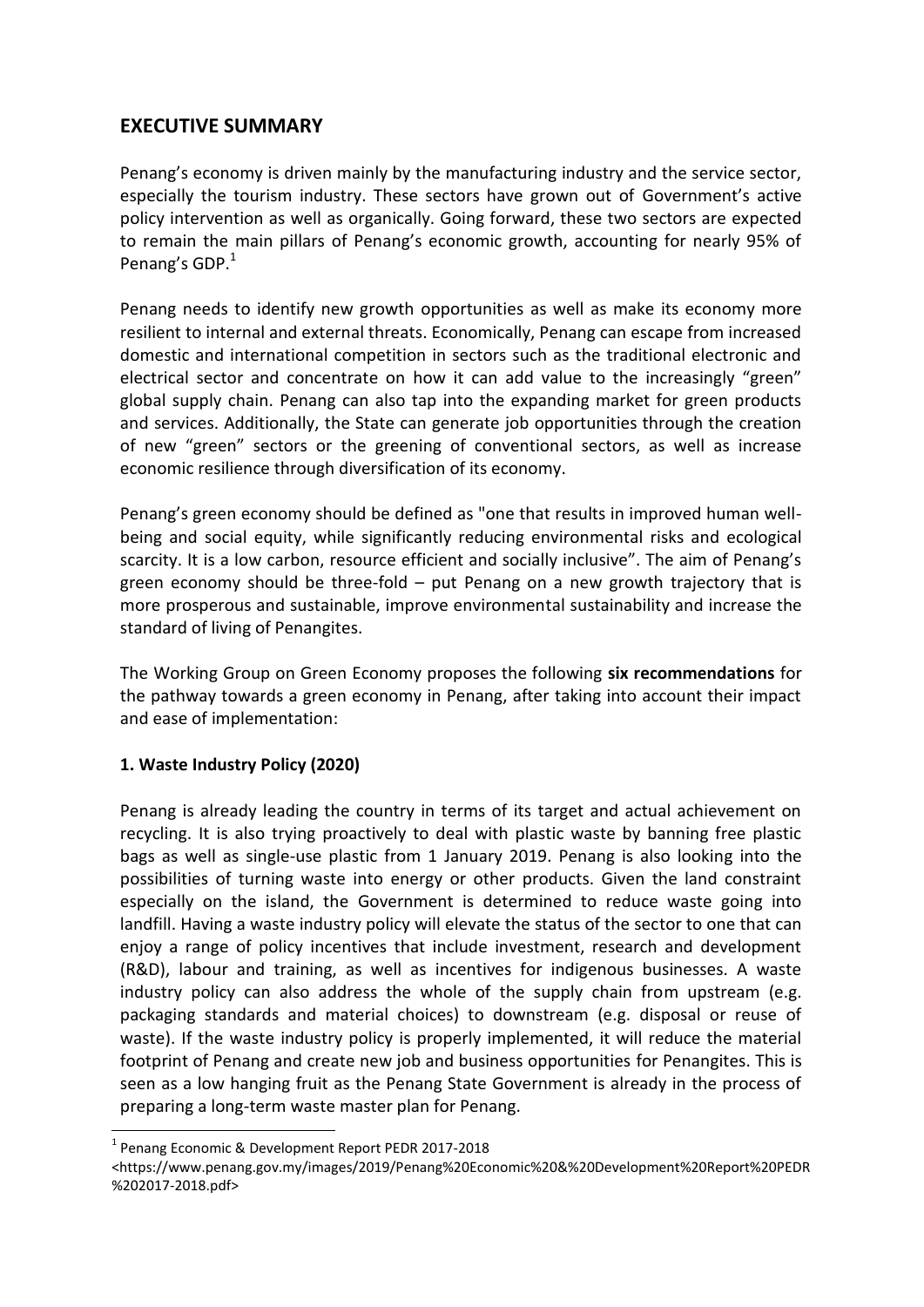#### **2. Renewable Energy (RE) Policy (2020)**

At the national level, the Government has set a renewable energy target of 20% by 2030. Penang should also adopt the 20% target at the state level as a minimum. On top of the RE policy and incentives introduced by the Federal Government, Penang State Government should also explore additional measures that will help quicken the pace of RE uptake and energy diversification, especially solar energy that has a huge potential in Penang. Additional incentives may include reduction of local charges or setting aside brownfield or disused land for solar farms. The impact of actively pursuing renewable energy at the state level will be moderately high although energy policy is within the purview of the Federal Government. The adoption of a RE policy for Penang is seen as relatively easy especially if the Penang State Government works closely with TNB and other industry players.

#### **3. Green Public Procurement (2021)**

Green public procurement is where the Penang State Government leads by example through the purchase of goods and services with green credentials. Given the size of public procurement, the emphasis on green goods and services will create or expand the existing market for green products. It will help increase public awareness of the viability of green lifestyle as well as help local businesses to cash in on the new trend. Although it may increase the public procurement cost in the short term, the Government will benefit from a more dynamic and environmentally friendly market and society in the long term. Green public procurement can start in areas where green products or services are readily available and relatively less costly, but ultimately it should apply to all forms of purchases by all Government agencies. This can also help accelerate the certification of green products and services in Penang, making it easier for other consumers to opt for a green lifestyle. Green public procurement is seen to have a huge impact on developing a green economy in Penang.

#### **4. Penang Green or Sustainable Tourism (2020)**

The tourism sector not only will continue to be the main contributor to Penang's economic growth but also a leading sector in the development of a green economy in Penang. Penang needs a clear long-term vision or a plan to ensure it remains a key tourist attraction, including protecting its natural and cultural beauty. In addition, Penang should also consider creating a Penang Green or Sustainable Tourism brand to attract new and young tourist groups who are environmentally conscious. Local businesses in Penang (including restaurateurs, hoteliers, shops etc) are already subjected to some of the toughest environmental policies in Malaysia (and the region) such as the no plastic bag initiative and waste segregation, Penang can easily build on that to differentiate itself from the other tourist attractions in the region including even Singapore and Thailand. With the move towards a green economy and sustainable development. Penang can and should cash on that to attract tourists who are willing to pay a premium for a "green or sustainable tourism" experience rather than focusing solely on increasing the number of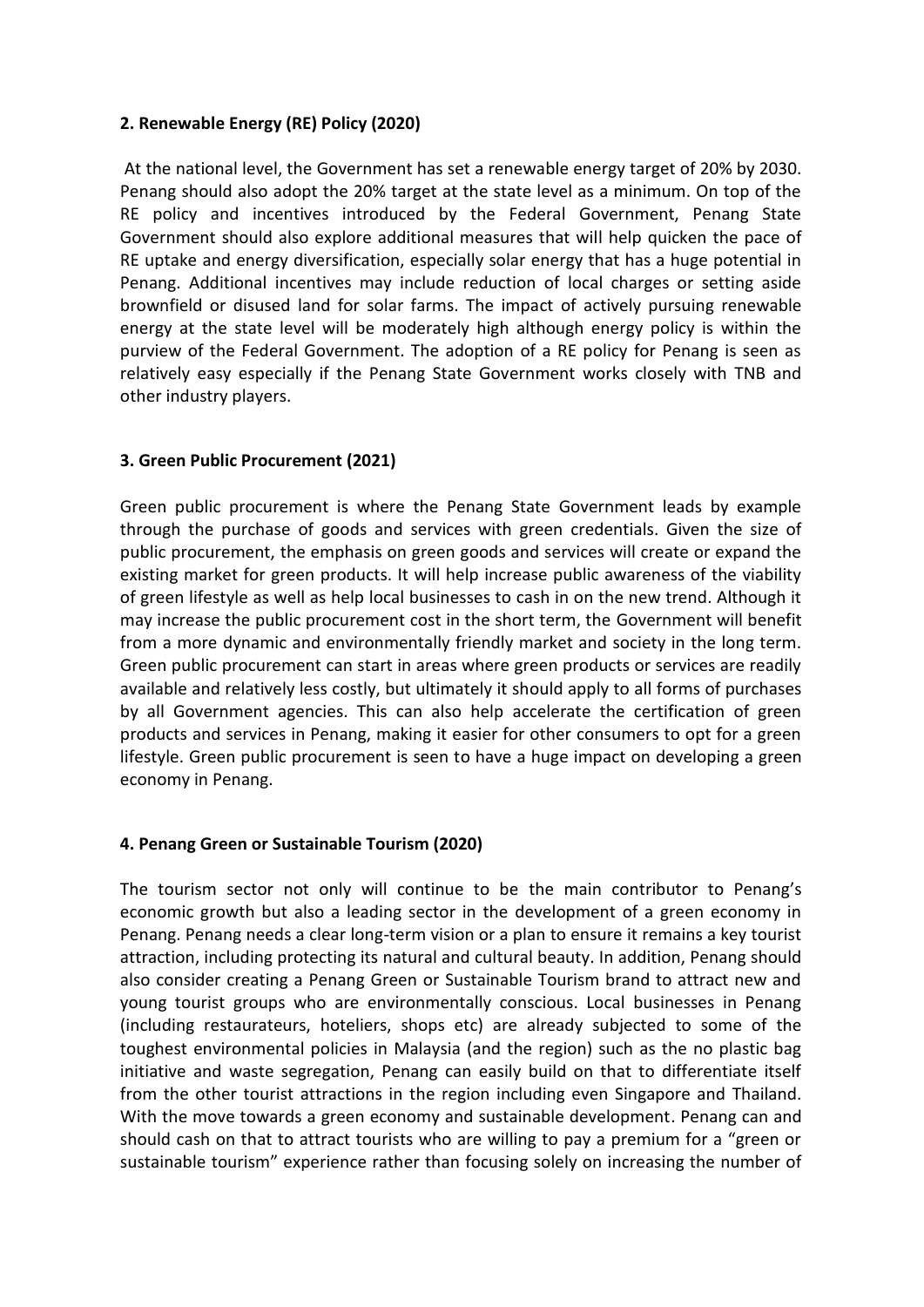tourists that will eventually negatively affect the quality of Penang's environment and infrastructure. It will take a few years to establish Penang Green or Sustainable Tourism but once it is established, it will have a positive knock-on effect on other sectors of the economy. The Penang Tourism Master Plan that is being drafted at the moment should identify the main elements of green tourism and the roadmap to achieve it.

#### **5. Green Economy Policy for Industry (2020)**

Manufacturing is and will be the key contributor to Penang's growth in the foreseeable future. As such, it needs to play a leading role in greening the trajectory of Penang's economic growth. Penang needs a Green Economy Policy for Industry to help facilitate a systemic and comprehensive transition for the industrial sector. The Policy needs to identify both opportunities and challenges for the industrial green transition, including the fact that the many multinational corporations (MNCs) in Penang should be able to spearhead the move away from business-as-usual. The main challenges will be around persuading and facilitating the transformation of small and medium-sized enterprises (SMEs) that may lack the will, knowledge and financial resources to change. The Policy can encompass a range of mechanisms or instruments to promote 'green' industry in Penang, including capacity building for SMEs (one-stop centre etc), an information platform for financing and technology, incentive schemes, eco-enterprise parks, microfinancing schemes for entrepreneurs and so on. The Penang State Government should also develop a comprehensive "sustainability criteria" – containing high standards of environmental and social safeguards – that all current and future investors will need to meet.

#### **6. Public-Transit Oriented Transportation (2030)**

As one of the major components of Penang's economy, it is essential that Penang's transportation become greener. It means transportation needs to be public-transit oriented and the number of cars needs to reduce. Public transport user numbers need to meet at least the target of 40% set by the Federal Government. Given the low number of public transport users (3%) currently, there is a lot the Penang State Government can do. The Penang Transport Master Plan does contain quite a few plans for public transportation (e.g. LRT, BRT) but it also provides for the building of new roads and highways. In order to achieve the 40% target, the Penang State Government needs to take decisive steps, rather than incremental, in order to build up the public transport network and discourage the use of private vehicles. It will take a while to make the transition but the Government needs to start taking action now if they are to achieve this target.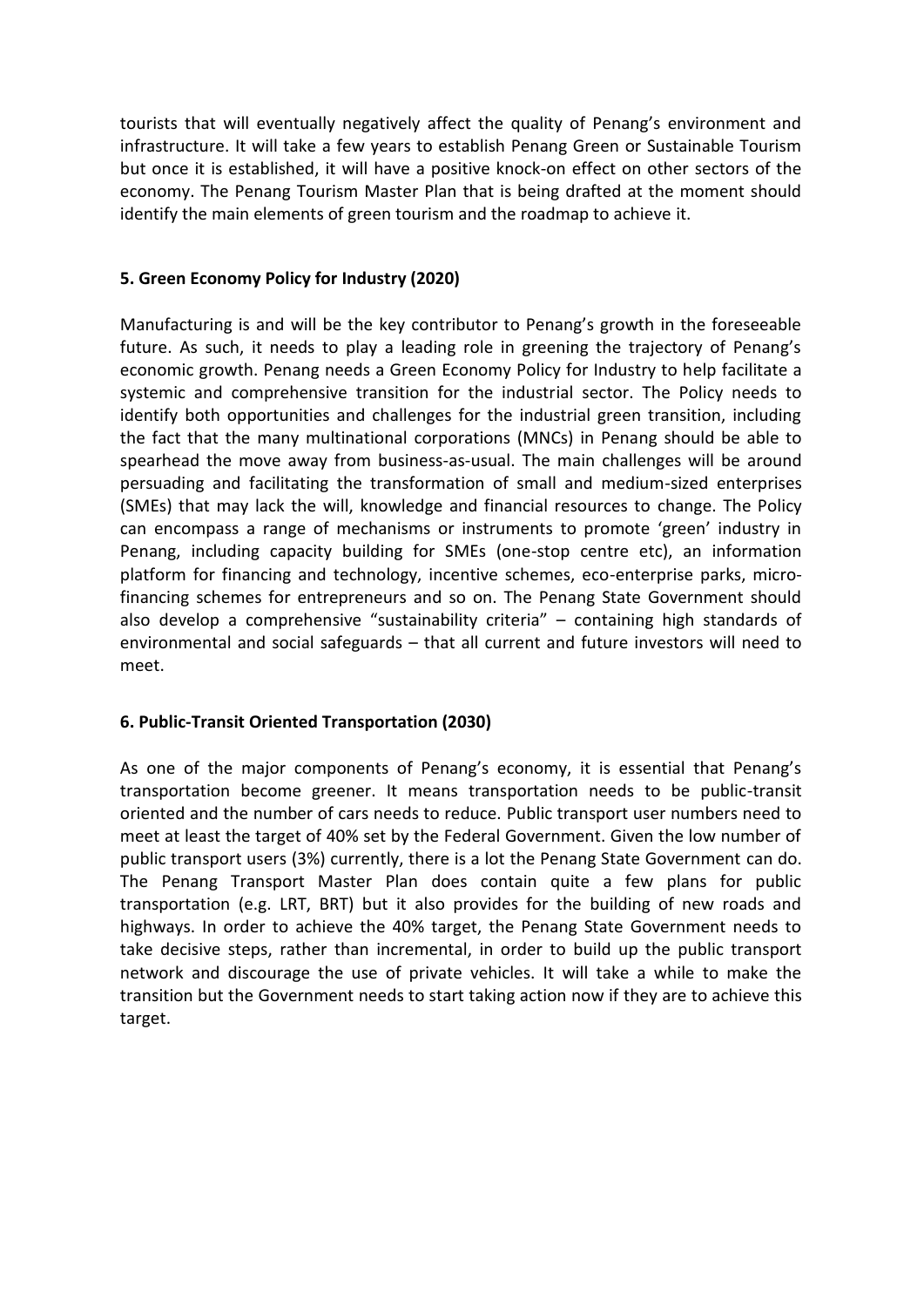## **1.Background**

#### **1.1 Penang Green Agenda 2030 and Green Economy**

Green Economy (GE) is an important tool that will enable Penang to achieve sustainable development by 2030. Penang needs to move towards a green economy in order to ensure sustained prosperity as well as enhance the standard of living of its people and environment. Green economy in Penang encapsulates the essence of a balanced development – increasing the dynamism of its economy while at the same time promoting environmental sustainability and the welfare of its citizens. By transitioning to a green economy, Penang will increase its resilience against risks caused by future uncertainties including natural disasters and economic disruptions.

There are plenty of reasons why Penang can and should move towards a green economy. Economically, Penang can escape from increased domestic and international competition in sectors such as the traditional electronic and electrical sector and concentrate on what it can add value to the increasingly "green" global supply chain. It can also tap into the expanding market for green products and services. Additionally, it can generate job opportunities through the creation of new "green" sectors or the greening of conventional sectors, as well as increasing Penang's economic resilience through diversification of its economy. Penang also has the advantage of having little 'historical burden' of relying on heavy or fossil-fuel dependent industries for the growth of its economy, which makes it easier to make the transition. Socially and environmentally, adopting a green economy can bring about a higher quality of living and a more resilient society as it will increase the efficient use of resources, reduce pollution and preserve Penang's natural habitat and cultural heritage.

The focus of the GE Working Group is to carve out a pathway for Penang to move towards a green economy. The aim of Penang's green economy should be three-fold: to put Penang on a new growth trajectory that is more prosperous and sustainable; to improve environmental sustainability, and to increase the standard of living of Penangites. Ultimately, the Government should use the shift in the economy to generate social changes that benefit all sectors of the society, especially the bottom income earners. For example, it can create new job opportunities and introduce retraining and microfinancing schemes targeting the B40 group.

#### **1.2 Current Situation**

1

Penang is one of the high-income states in Malaysia, contributing 6.6% (ranking  $6^{th}$ ) to national GDP growth in 2017.<sup>2</sup> As the second smallest state in Malaysia by landmass with a small population of 1.767 million in 2018<sup>3</sup> (compared to 6.38 million in Selangor in 2017), $<sup>4</sup>$  Penang punches above its weight in terms of economic and social development. It</sup>

<sup>&</sup>lt;sup>2</sup> DOSM, "State Socioeconomic Report 2017"

<sup>&</sup>lt;https://www.dosm.gov.my/v1/index.php?r=column/cthemeByCat&cat=102&bul\_id=OE5UdnNRL1VZbjJjcUlST VdIdFlUdz09&menu\_id=TE5CRUZCblh4ZTZMODZIbmk2aWRRQT09>

<sup>&</sup>lt;sup>3</sup> Vishanthini Kanasan, "Phasing Towards Sustainable Mobility in Penang",

<sup>&</sup>lt;https://prospernet.ias.unu.edu/wp-content/uploads/2019/01/Assignment-1\_Vishanthini-Kanasan-Prospernet-RMIT-2018.pdf>

<sup>4</sup> DOSM, "State Socioeconomic Report 2017"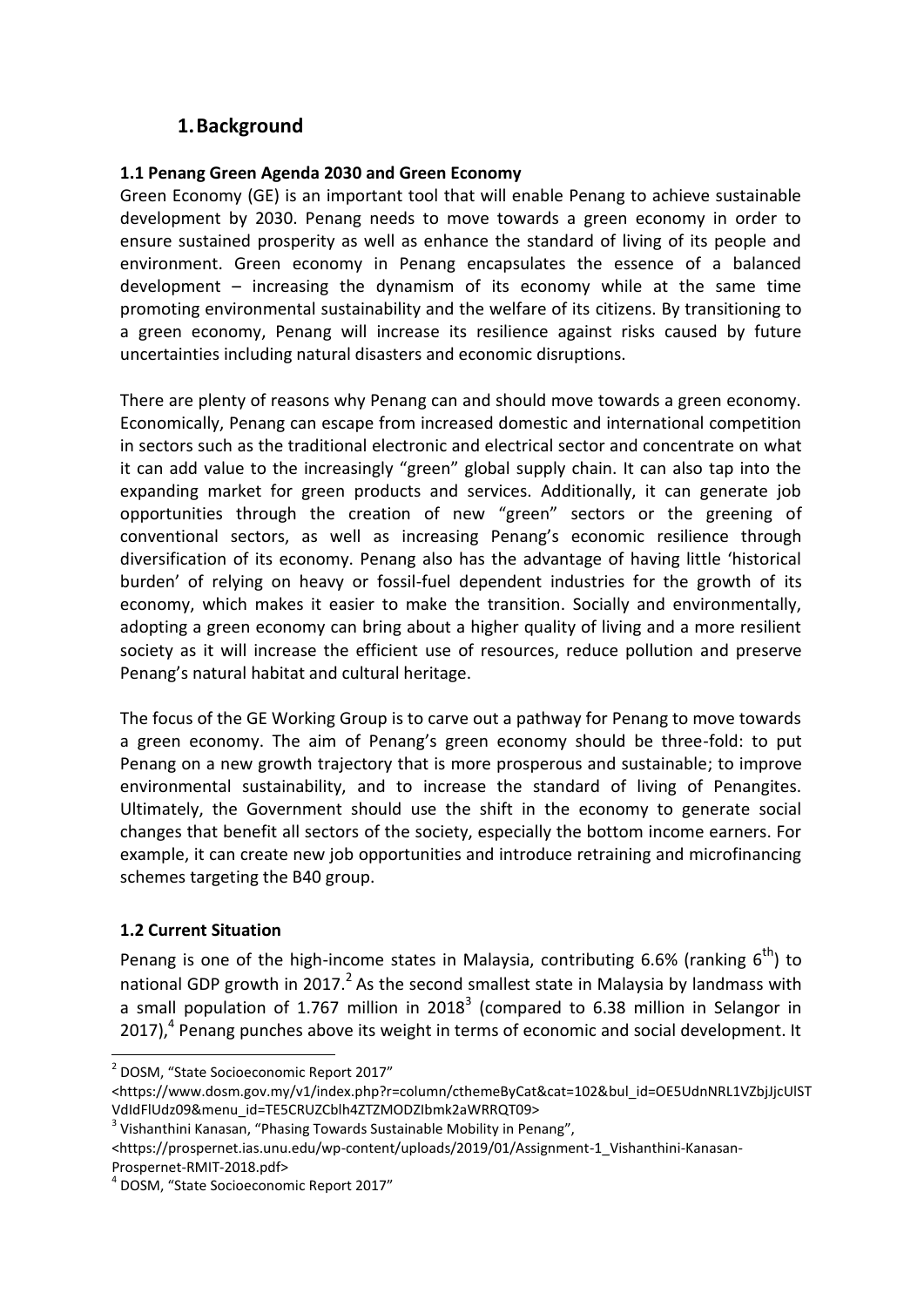ranks third in terms of GDP per capita (RM49,873) in Malaysia (after Kuala Lumpur and Labuan Federal Territories) and has an unemployment rate of 2.1%, well below the national level of 3.4% in 2017. $5$  In addition, Penang also recorded the third-highest Human Development Index in Malaysia after Selangor and Kuala Lumpur. Penang has been governed by a coalition of the then opposition parties led by the Democratic Action Party (DAP) since 2008, which recently formed the coalition Government at the Federal level.

Due to its high-income status, Penang is expected to be self-sustaining and will not have priority access to Federal funding, even after the change in the Federal Government. The forecast for 2019 state income is expected to be lower than 2018 income due to lack of new income sources. At the same time, the Penang State Government aims to reduce the state deficit. Hence, it intends to explore alternative financing sources to help achieve the Penang2030 vision (Penang2030: A Family-Focused, Green and Smart State that Inspires the Nation).

Penang's GDP in 2017 amounted to RM77.6 billion (compared to RM73.7 billion in 2016).<sup>6</sup> Its GDP growth in the past few years hovered around 5.3%-5.6%, which was lower than the annual growth rate of 6.1% forecasted by the  $11<sup>th</sup>$  Malaysia Plan.<sup>7</sup> Manufacturing (RM34.8 billion) and service (RM38.3 billion) sectors were the main contributors to Penang's GDP growth, accounting for 94% of state GDP.<sup>8</sup> In 2017, the manufacturing industry grew by 5.7% while the service sector grew by 5.6%.<sup>9</sup> The agriculture sector grew by 2.2% (mainly driven by palm oil) while the construction sector contracted by 10.1%.<sup>10</sup> In 2017, aquaculture production grew by 51% and contributed to about 10.7% (RM815.2 million) of national aquaculture production.<sup>11</sup> In terms of livestock value, chicken and pig farming in Penang contributed 84.7% of the overall industry, amounting to RM717.2 million. $12$ 

Since the 1990s, although gender disparity of labour force participation is still evident, Penang has experienced full employment status with the unemployment rate being maintained below 2.5%.<sup>13</sup> Compared to a decade ago, the number of employed persons with tertiary education had almost doubled. The industrial sector remains an important source of employment in Penang and skills requirements continue to advance corresponding to the industrial evolution. Penang's labour is also more mobile now due to the possession of generic and transferable skills. It is also due to the millennial generation being more willing to move between jobs.

1

- <sup>11</sup> Department of Fisheries
- $12$  Ibid.
- $13$  Ibid.

<sup>&</sup>lt;https://www.dosm.gov.my/v1/index.php?r=column/cthemeByCat&cat=102&bul\_id=OE5UdnNRL1VZbjJjcUlST VdIdFlUdz09&menu\_id=TE5CRUZCblh4ZTZMODZIbmk2aWRRQT09>

 $<sup>5</sup>$  Ibid.</sup>

<sup>6</sup> Penang in Numbers: Buku Data Asas Sosio-Ekonomi Negeri Pulau Pinang 2017/2018.

 $^7$  11<sup>th</sup> Malaysia Plan. <https://www.talentcorp.com.my/clients/TalentCorp\_2016\_7A6571AE-D9D0-4175-B35D-99EC514F2D24/contentms/img/publication/Mid-Term%20Review%20of%2011th%20Malaysia%20Plan.pdf> 8 Penang in Numbers: Buku Data Asas Sosio-Ekonomi Negeri Pulau Pinang 2017/2018.

 $<sup>9</sup>$  Ibid.</sup>

 $10$  Ibid.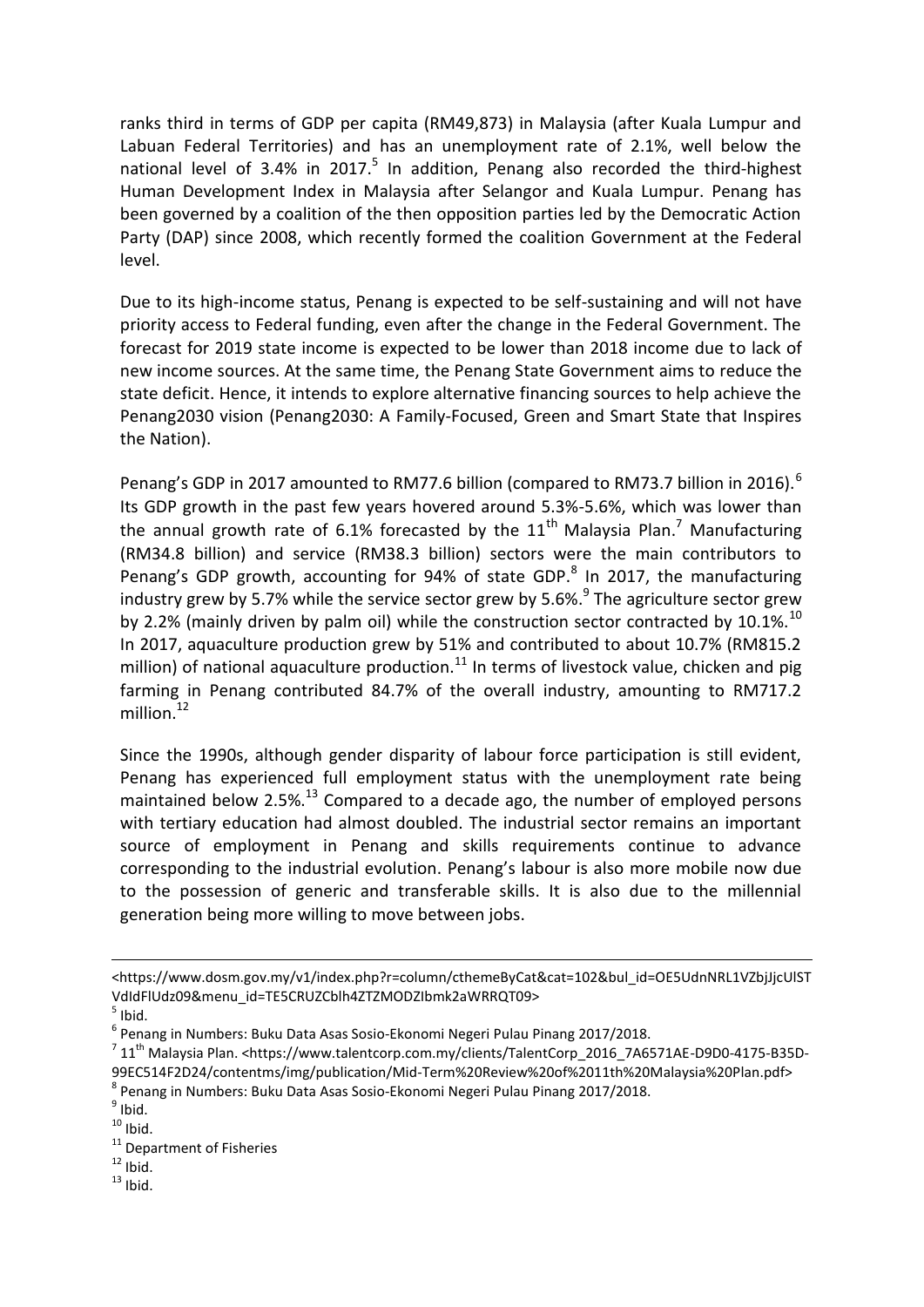Moving forward, the potential for growth in Penang is expected to come mainly from the high-tech and high-impact industries such as electronic and electrical (E&E), LED, medical equipment, avionics, food processing and Global Business Services. At the same time, Penang aims to increase agriculture productivity by  $20\%^{14}$ , partly through the use of technology as well as statistical and geospatial data. Penang already has the secondhighest rice yield in the country (average paddy yield per hectare is 5.8 tonnes compared to 4.5 tonnes at the national level)<sup>15</sup>. To promote food self-sufficiency, Penang has also established permanent food production sites and will continue to promote myGAP (good agricultural practices) and myOrganic. There is also an increasing focus and investment in the sports sector.

To spur economic growth, the Penang State Government will continue to prioritise investment in small and medium-sized enterprises (SMEs) and infrastructure. In relation to the former, the Government provides physical facilities such as factories, buildings and land, has set up an SME service centre and micro-financing schemes. In particular, the Penang State Government encourages local entrepreneurship in the digital industry especially in relation to Global Business Services. In terms of infrastructure, the Penang Transport Master Plan aims to create new road links, a new airport, LRT, MRT and a host of other infrastructure over the next 50 years. The Penang State Government will also invest in telecommunication infrastructure (ICT) and increase the number of CCTV systems to more than 1,000, incorporating smart technologies and facial recognition technology. Penang State Government is also receiving RM150 million from the Federal Government for flood mitigation projects, which will form part of the RM1 billion-plus flood mitigation programmes drawn up by the Penang State Government.  $^{16}$ 

Penang aspires to become a smart city by 2025  $^{17}$  by adopting a series of initiatives at the State and Local Government levels including digitalisation of Government records, use of smart poles, mobile phone apps and so on. The Smart City initiative adopted by the Penang State Government in 2016 consists of five pillars: smart community, smart environment, smart governance, smart mobility and smart economy. The two adjacent Governments (MBPP and MPSP) also have their smart city programmes that aim to improve service provision as well as increase liveability of Penang.

In terms of social development, the Penang State Government is determined to meet its target of constructing 180,000 affordable housing units by 2030.<sup>18</sup> It will also continue to provide monetary aid to vulnerable groups and set up a Homeless Transit centre that will

**.** 

<sup>&</sup>lt;sup>14</sup> The Penang2030 Guide First Edition,

<sup>&</sup>lt;https://www.penang2030.com/files/The%20Penang2030%20Guide\_First%20Edition%202019\_eBook\_.pdf> <sup>15</sup> "Penang leads in average paddy yield per hectare, exco man said", *Buletin Mutiara*, 16th August 2018. <https://www.buletinmutiara.com/penang-leads-in-average-paddy-yield-per-hectare-exco-man-said/>

<sup>16</sup> "Finally, Penang gets RM150 million for flood mitigation project", *Free Malaysia Today*, 31st July 2018. <https://www.freemalaysiatoday.com/category/nation/2018/07/31/finally-penang-gets-rm150-million-forflood-mitigation-project/>

<sup>&</sup>lt;sup>17</sup> Tan Lii Inn, "Penang: Becoming A Smart State", *Penang Institute Issues*, 13<sup>th</sup> September 2019. <https://penanginstitute.org/publications/issues/penang-becoming-a-smart-state/>

<sup>&</sup>lt;sup>18</sup> "State govt sets new housing target for 2030", *Buletin Mutiara*, 23<sup>rd</sup> August 2019.

<sup>&</sup>lt;https://www.buletinmutiara.com/state-govt-sets-new-housing-target-for-2030/>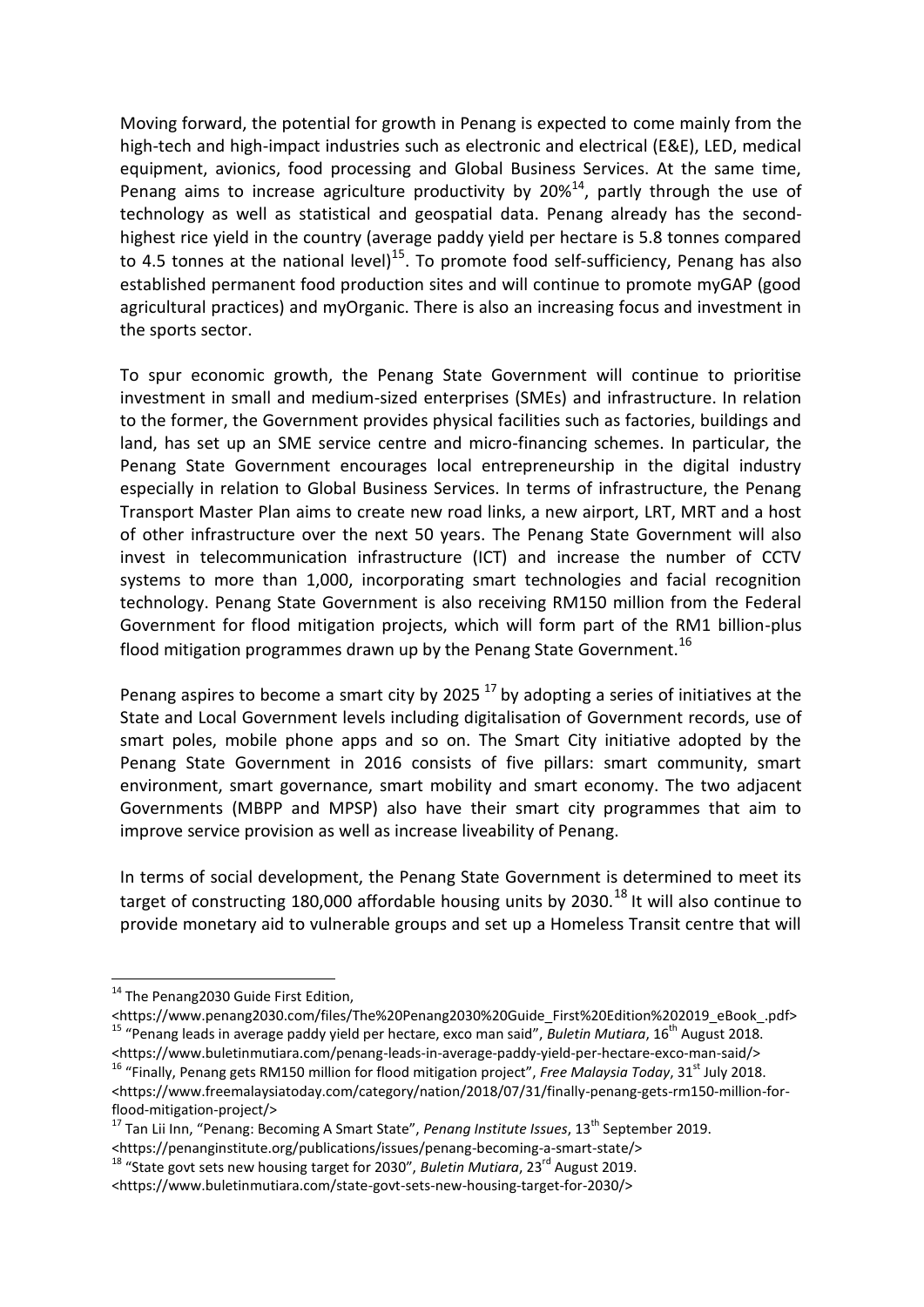provide skills training to the homeless population. Penang is also investing in new CCTV to increase public safety and security.

In terms of environmental protection and sustainable development, Penang will focus on improving waste management to turn Penang into the cleanest state in Malaysia and ASEAN, and will promote wider application of the Green Building Index especially for new buildings. It also signed an MOU recently with UN-Habitat on implementing the New Urban Agenda.<sup>19</sup> In addition, Penang will continue with the tree-planting effort and create more green and recreational space including the 18,000 ha of green network by 2030.<sup>20</sup>

#### **1.3 Green economy in Penang**

Generally, the Green Economy (GE) Working Group members have agreed that Penang's green economy should be defined as "one that results in improved human well-being and social equity, while significantly reducing environmental risks and ecological scarcity. It is low carbon, resource efficient and socially inclusive" (UNEP). The Working Group members have also explored what a green economy means to Penang:

- a. An economy that leads Penang towards a liveable city status
- b. An economy that develops a green society
- c. A pollution free society
- d. Should cover four areas: Climate change, efficiency, market and investment, and environment
- e. Improvement of the quality of Penang's economy by moving towards a circular economy
- f. Sustainable transportation
- g. Green buildings
- h. Adopting smart city solutions to sustain Penang's economy with limited resources
- i. Conserve the environment while pursuing development
- j. Should be more selective on the type of industries entering Penang ability and means to be selective.
- k. Retain local talent and avoid brain drain reduce the reliability on foreign workers; cater to the needs of the manufacturing sector through the education system.
- l. Healthier lifestyle for Penangites
- m. Sustaining healthy and clean environment in the ecosystem (food, lifestyle, energy)
- n. Economic and social resilience and adaptable to disasters

**<sup>.</sup>** <sup>19</sup> "Penang says yes to strategic partnership with UN-Habitat", *The Star*, 22<sup>nd</sup> October 2018.

<sup>&</sup>lt;https://www.thestar.com.my/metro/metro-news/2018/10/22/penang-says-yes-to-strategic-partnershipwith-unhabitat>

 $20$  "Penang to develop 18,000ha green network by 2030", Penang Cat Centre, 4<sup>th</sup> January 2019.

<sup>&</sup>lt;https://www.penangcatcentre.my/penang-to-develop-18000ha-green-network-by-2030/>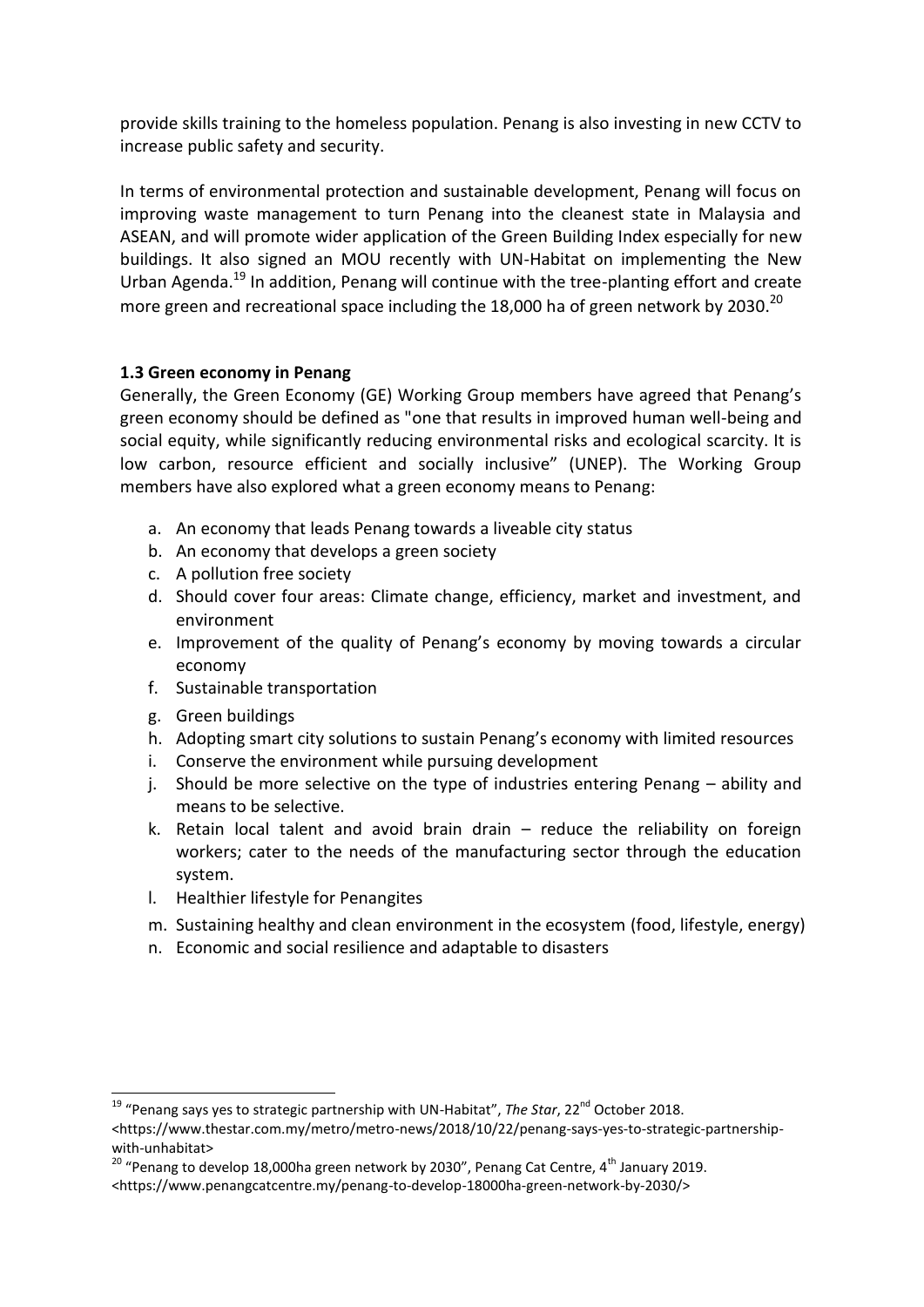The Working Group thinks Penang's green economy should deliver the following outcomes:

| Desired Outcomes of Green Economy in Penang |                                                                           |                                        |
|---------------------------------------------|---------------------------------------------------------------------------|----------------------------------------|
| <b>Economy</b>                              | <b>Social</b>                                                             | <b>Environment</b>                     |
| Circular economy                            | Reducing income inequality<br>and increasing social<br>mobility           | High resource use efficiency           |
| Strong innovation base                      | Flexible and knowledge-<br>based workforce                                | Low pollution                          |
| Resilient economy $-$<br>diversity          | Resilient society - harmony,<br>common inspirations and<br>cultural pride | Near zero waste and carbon<br>emission |
| Open market and access to                   | Open, tolerant and fair                                                   | Preservation and                       |
| technology and investments                  | society                                                                   | restoration of natural assets          |
| Smart incorporation of                      |                                                                           | Resilient environment -                |
| Industry 4.0                                |                                                                           | biodiversity                           |

The Working Group members have identified the industry and tourism sectors as the main drivers of the green economy in Penang – these are the sectors that need to lead the transformation and will have a huge impact on the economy of Penang. Overall, the Working Group members have identified the following as key sectors that can contribute to the development of Penang's green economy:

- a. Agriculture /aquaculture/horticulture
- b. Renewable energy alternative energy
- c. Manufacturing
- d. Transportation
- e. Water
- f. Waste
- g. Education
- h. Green housing/building
- i. Town planning
- j. Tourism/Cultural and heritage value greenhouse gases issues (transport) repurpose cultural and heritage as part of the green economy
- k. Ecosystem and biodiversity
- l. Logistic

The Working Group proposes that an effective stakeholder engagement process is necessary to get feedback on what a green economy means for Penang and on public expectations. In addition, in order to build a meaningful green economy, Penang needs to assign economic and social values to its environment and natural assets to demonstrate the true "cost" or "price" of growth going forward. Another key component of a green economy is the issue of governance. This includes mainstreaming sustainability across all Government institutions, strengthening NGO-private-Government relationships, and aligning Government agencies with green economy goals.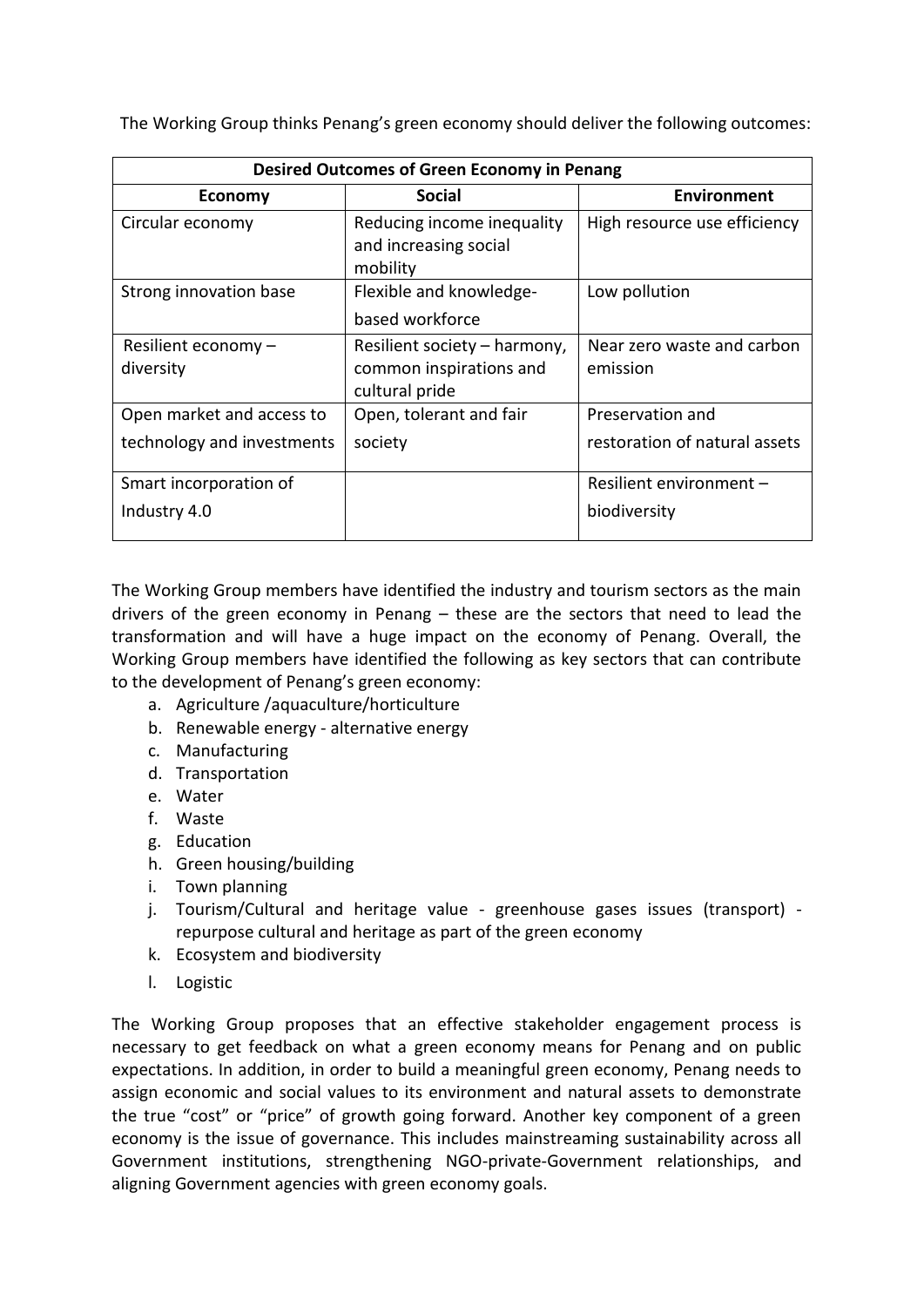# **2. Long-Term Goals**

The GE Working Group recommends the Penang State Government adopts a few green economy-related targets, including:

- a. Water use or efficiency target: to reduce water consumption per person per day by 20% - 35% by 2030<sup>21</sup> (currently 290 litres per person per day.<sup>22</sup> which is the highest in Malaysia)
- b. Waste reduction target: based from current usage, new target should reduce per capita value (e.g. MPSP cut down solid waste from 1.6kg in 2008 to 1.09kg in 2017 per capita per day; aims to achieve 0.8kg by  $2022^{23}$ )
- c. Renewable energy target: at least 20% renewable energy target by 2025 to align itself with the Federal target<sup>24</sup> (currently renewable energy only accounts for around 3% of power generation nationwide)
- d. Social equality target: should be less than Gini Coefficient score of 0.356 (2016)
- e. Innovation target: number of patents / qualifications / research institutes; impact of innovation (e.g. social innovation).

The GE Working Group has also explored other potential long-term goals, which include natural capital protocol, green GDP, happiness index, resource efficiency and social mobility / inclusivity targets. However, these targets are deemed unsuitable at the moment due to the difficulty of obtaining the relevant data.

# **3. Main Challenges and Gaps**

#### **3.1 Manufacturing Industry**

3.1.1 Currently, existing factories and potential investors only have to fulfil the relevant Department of Environment (DOE) and h**ealth and safety regulations, which are not stringent** or comprehensive enough to shift the trajectory towards a green economy.

3.1.2 Penang State Government so far **has not pushed for an additional "sustainability" criteria** or green guidelines for operators to upgrade their production standards to reduce their material and environmental footprints, which include the use of water and energy, and waste generation.

#### **3.2 Transport**

1

3.2.1 Transport infrastructure is the backbone of an economy, which is the reason why Penang will struggle to attain a green economy without a green public transit-oriented transport system. Current projections for Penang show that there will be **more cars on** 

<sup>&</sup>lt;sup>21</sup> The Penang2030 Guide First Edition,

<sup>&</sup>lt;https://www.penang2030.com/files/The%20Penang2030%20Guide\_First%20Edition%202019\_eBook\_.pdf> <sup>22</sup> "Water usage highest in Penang and Selangor", New Straits Times, 12<sup>th</sup> April 2018.

<sup>&</sup>lt;https://www.nst.com.my/news/nation/2018/04/356563/water-usage-highest-penang-and-selangor> <sup>23</sup> "Penang council aims for 70pc recycling rate", *Malay Mail*, 20<sup>th</sup> August 2018.

<sup>&</sup>lt;https://www.malaymail.com/s/1664121/penang-council-aims-for-70pc-recycling-rate>

<sup>&</sup>lt;sup>24</sup> "Malaysia needs RM33b to achieve 2025 green energy target", *The Edge Financial Daily*, 4<sup>th</sup> September 2019. <https://www.theedgemarkets.com/article/malaysia-needs-rm33b-achieve-2025-green-energy-target>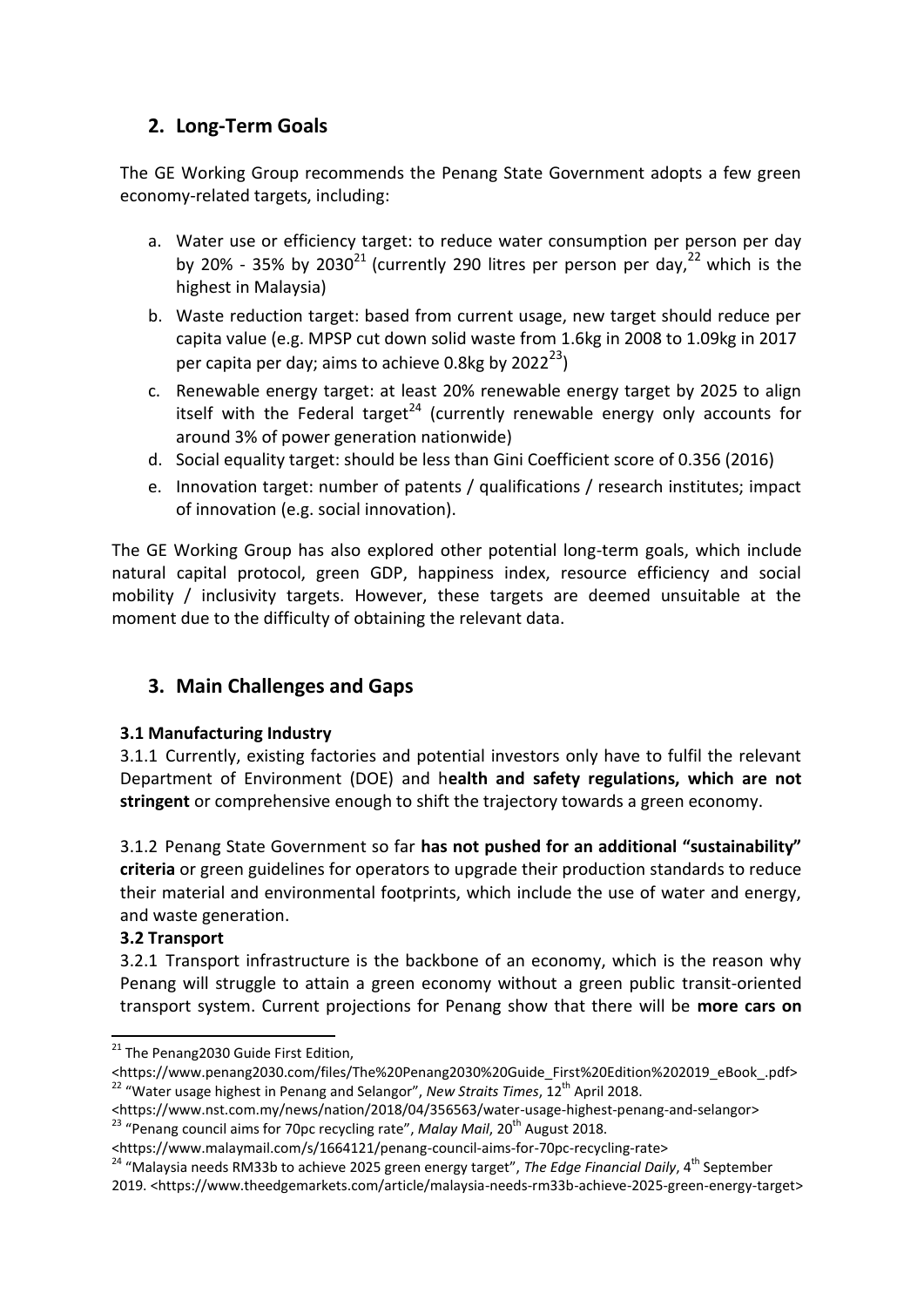**the road** in the near to medium term as Penang plans to build a series of new road systems.

3.2.2 It is also not clear how the current Penang Transport Master Plan will help Penang achieve the **40% public transport modal share target** by 2030.<sup>25</sup>

3.2.3 Although Penang has built a lot of **bicycle lanes**, both on the Penang Island as well as the Mainland, various challenges remain: relatively narrow roads on Penang island makes it difficult to extend dedicated bicycle lanes and misuse of bicycle lanes by motorcyclists exacerbate this.

#### **3.3 Waste**

3.3.1 Given its limited land area and the environmental impact of landfills, Penang State Government is trying to increase its recycling rate and reduce waste generation. However, there remain some challenges that need to be addressed. **Lack of comprehensive and reliable data** makes it difficult to accurately assess the current situation and plan for the future.

3.3.2 **Waste recycling** still needs improvement in terms of proper waste segregation, contamination from liquid and food and proper management of the waste recycling industry.

3.3.3 **Food waste** currently accounts for at least 40% of the waste going to landfill<sup>26</sup>, which has not been separated out – there is under-utilisation of organic waste in Penang.

3.3.4 **Public education and awareness** on waste reduction and segregation is currently inadequate and still needs strengthening.

3.3.5 Currently Penang's waste management policy focuses mainly on **downstream (i.e. waste disposal) rather than upstream measures**, with the exception of the ban on plastic bags and single-use plastic.

#### **3.4 Renewable energy**

1

3.4.1 The use of renewable energy in electricity generation in Malaysia is currently very low

– less than 2%. The Federal Government has recently announced a new 20% renewable energy target by 2025.<sup>27</sup>

<sup>&</sup>lt;sup>25</sup> "Penang Transport Master Plan is to sustain island's development", *The Star*, 28<sup>th</sup> September 2018. <https://www.thestar.com.my/news/nation/2018/09/28/a-plan-for-the-future-penang-transport-master-planis-to-sustain-islands-development>

<sup>&</sup>lt;sup>26</sup> "Penang folk waste 700,000kg of food daily", *New Straits Times*, 10<sup>th</sup> July 2017.

<sup>&</sup>lt;https://www.nst.com.my/news/exclusive/2017/07/255988/penang-folk-waste-700000kg-food-daily> <sup>27</sup> Abdullah, W. S. W., Osman, M., Kadir, M. Z. A. A., & Verayiah, R. (2019). The Potential and Status of Renewable Energy Development in Malaysia. *Energies, 12*(12), 2437. doi: 10.3390/en12122437.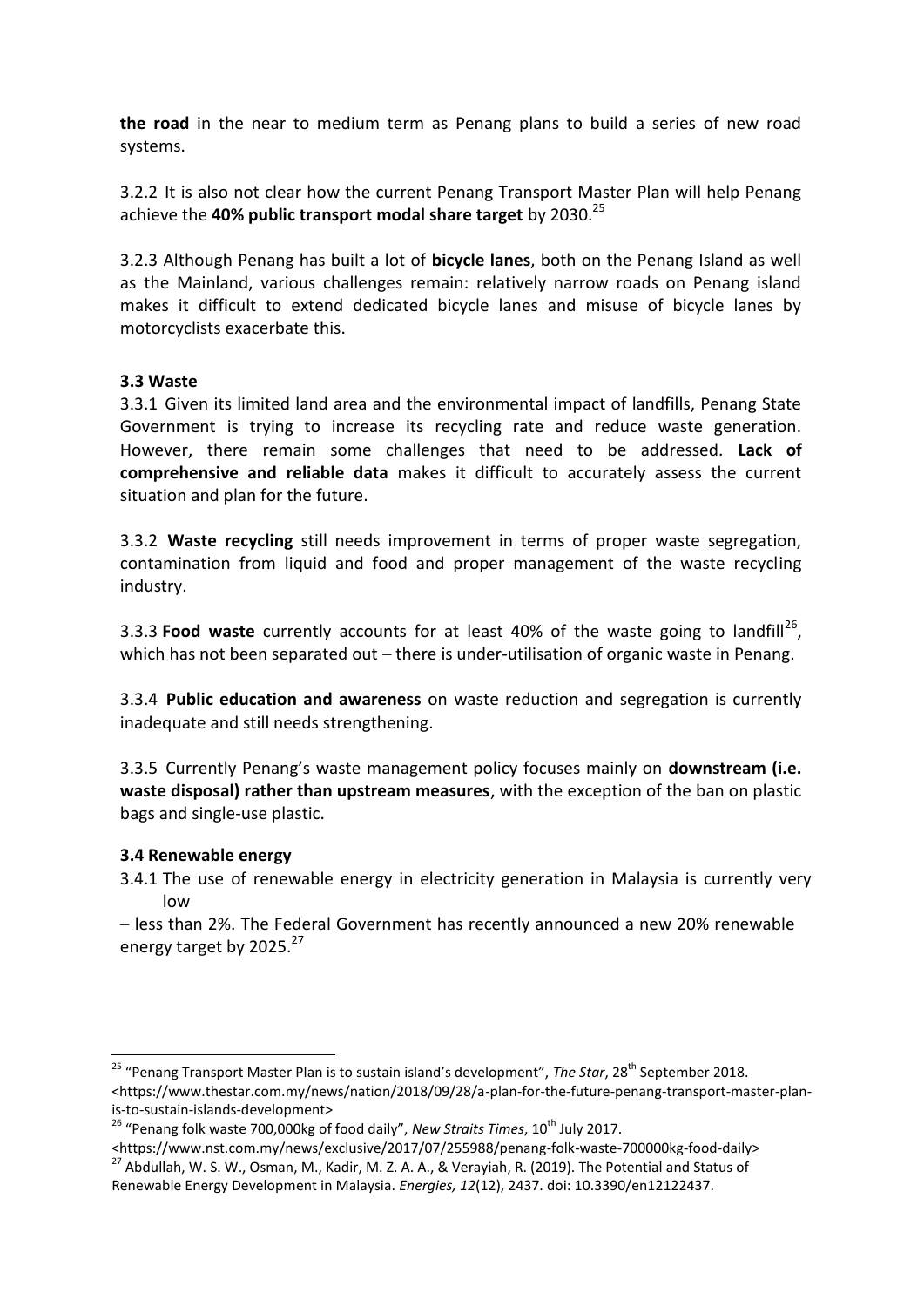3.4.2 Uptake of renewables, especially solar energy, has been slow in Penang although the number has increased every year. This is mainly due to the **lack of adequate financial incentives and the perceived inflexibility and unpredictability of renewable energy**. However, the new policy introduced by the Ministry of Energy, Science, Technology, Environment and Climate Change (MESTECC) that aims to increase the attractiveness of solar energy should encourage more uptake going forward.

#### **3.5 Tourism**

3.5.1 Penang's tourism sector continues to grow and Penang State Government has plans to expand the industry by focusing on medical, youth, education and wedding tourism. The current efforts **prioritise quantity (i.e. number of tourists) over quality**.

3.5.2 Penang **does not have a set of comprehensive data for the sector** e.g. total number of tourists, composition, the impact of tourists on resources etc. This is because the Government does not collect the relevant economic and social data, and also industry players are reluctant to share data due to trade secret concerns.

3.5.3 Without proper data, the Government cannot assess the impact of tourism on Penang's environment, society, infrastructure, cultural heritage and businesses.

3.5.4 The concept of "**sustainable tourism" is not well understood** by the Government as well as industrial players. As the number of visitors is expected to increase, it is imperative that the Government and industry players take proactive steps in making sure that the negative impact of tourism is properly dealt with.

3.5.5 The sector also faces other problems including **rampant corruption** through the "commission" system, uncontrolled and unlicensed development especially in the vulnerable George Town area.

#### **3.6 Water**

3.6.1 Given its increasing population and economic growth, as well as very limited indigenous raw water sources, Penang may **face water shortage in 3-5 years**. Currently Penang imports 80% of its raw water from Sungai Muda, $^{28}$  which is threatened by logging activities at the water catchment area of Ulu Muda. So far, Penang's proposal to import raw water from Perak is still under consideration.

3.6.2 In addition, cheap water rates in Penang have led to **high consumption of water**  among residential and commercial users – domestic water usage in Penang is the highest in Malaysia (286 litres per capita per day in 2016 compared to the national average of 209 litres / capita / day).<sup>29</sup> Cheap water tariffs have also led to the misconception of water abundance in Penang while in reality there is no other major "back-up" raw water resource for Penang currently.

**<sup>.</sup>** <sup>28</sup> "PBAPP warns of looming water crisis in Penang, Kedah", *New Straits Times*, 14<sup>th</sup> February 2020.

<sup>&</sup>lt;https://www.nst.com.my/news/nation/2020/02/565574/pbapp-warns-looming-water-crisis-penang-kedah> <sup>29</sup> PBA, "Water Demand Management In Penang: Mandatory Installation Of Water Saving Devices In New Development Projects", 30<sup>th</sup> January 2018.

<sup>&</sup>lt;http://www.pba.com.my/pdf/news/2018/30012018\_PBAPP\_Mandatory\_WSDs3\_ENG.pdf>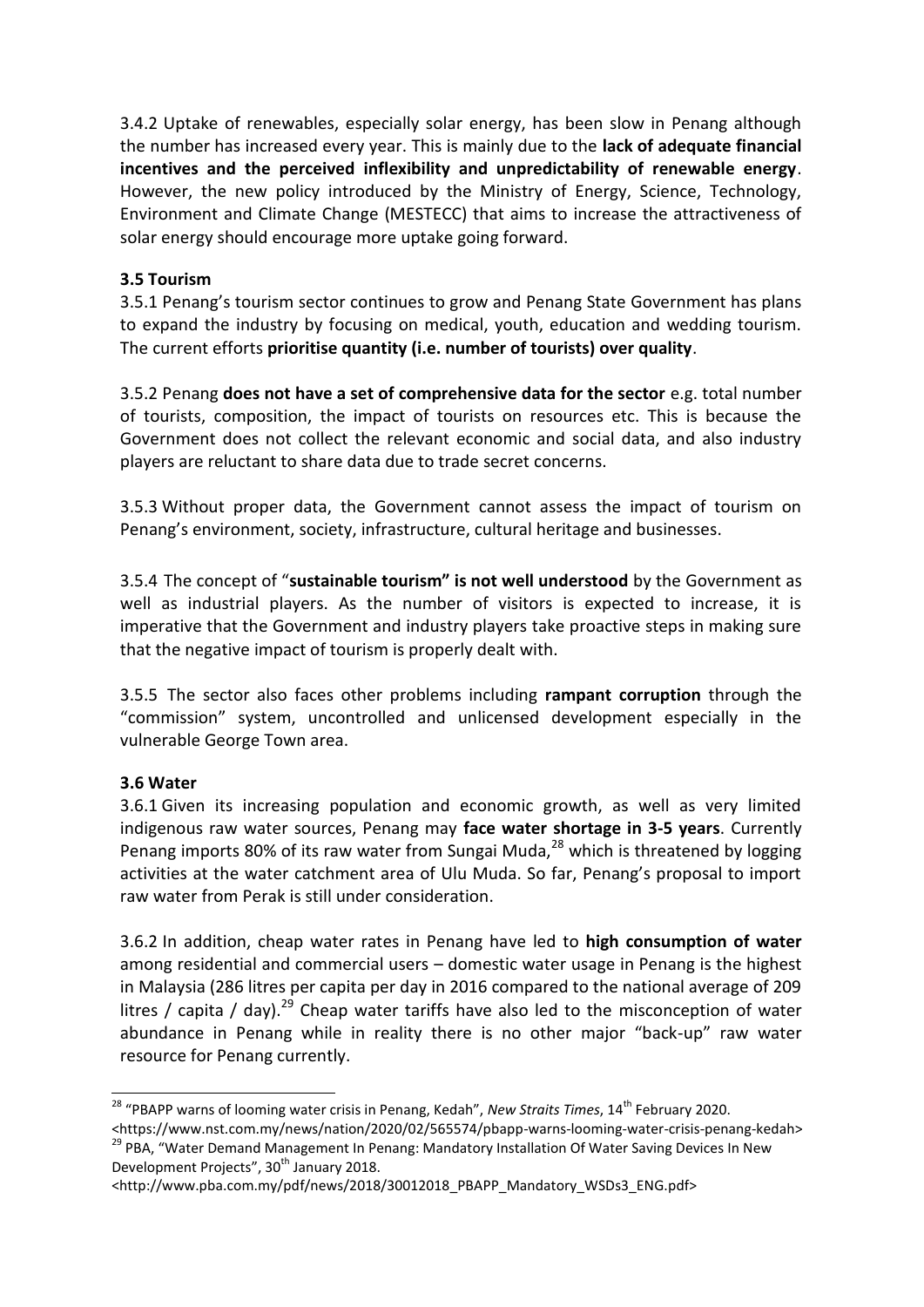#### **3.7 Agriculture**

3.7.1 The major challenge faced by the agriculture sector is the **sustained loss of agriculture land** to development. The 2030 State Structure Plan of Penang (RSNPP) also expects agriculture land to decrease from 43,278 ha in 2015 to 36,406 ha by 2030.

3.7.2 Other challenges include excessive use of fertilisers, a lack of commitment and interest from the younger generations, low investment from the private sector, small plots that inhibit more efficient mass production and the use of technology, illegal conversion of agriculture land, and lack of innovation among farmers and researchers.

#### **3.8 Labour and Skills**

3.8.1 The challenge for Penang with regards to the labour force lies in **attaining and maintaining a high-skill workforce**. The demand for this group of workers will increase as Penang courts investments for high-tech manufacturing and knowledge-intensive services, while labour competition is also the fiercest at the high end of the skill spectrum.<sup>30</sup>

3.8.2 There is a **mismatch between skills demand and supply** in the market. In 2015, a quarter of total new graduates remained unemployed for six months after graduation.

3.8.3 Currently, there is also little emphasis on green innovation and the training of a "sustainability-savvy" workforce who can help lead the green economy "revolution".

#### **4. Solutions**

The Working Group has identified a range of solutions to the challenges identified. These solutions are grouped under the individual sectors, although the last section highlights some cross-sector solutions.

#### **4.1 Land Use**

1

4.1.1 A green economy will require a rational and efficient land use policy in Penang. For example, land use planning should **encourage mixed use development to optimise resource use** such as energy, water, transportation, and infrastructure. Properly planned high density areas served by good transport links can also increase labour productivity and facilitate the uptake of creative solutions.

4.1.2 Penang's Structure Plan and Local Plans should contain **detailed physical characteristics, including disaster vulnerability maps**, to enable decision-makers to make informed decisions on the types of economic and social activities allowed in specific localities.

<sup>&</sup>lt;sup>30</sup> Penang Institute, Penang Skilled Workforce Study: Labour Skills for Growth and Change, 2017. <https://penanginstitute.org/wp-content/uploads/jml/files/pg-skilled-workforce-study/Chapter1- 10b\_Low%20Res.pdf>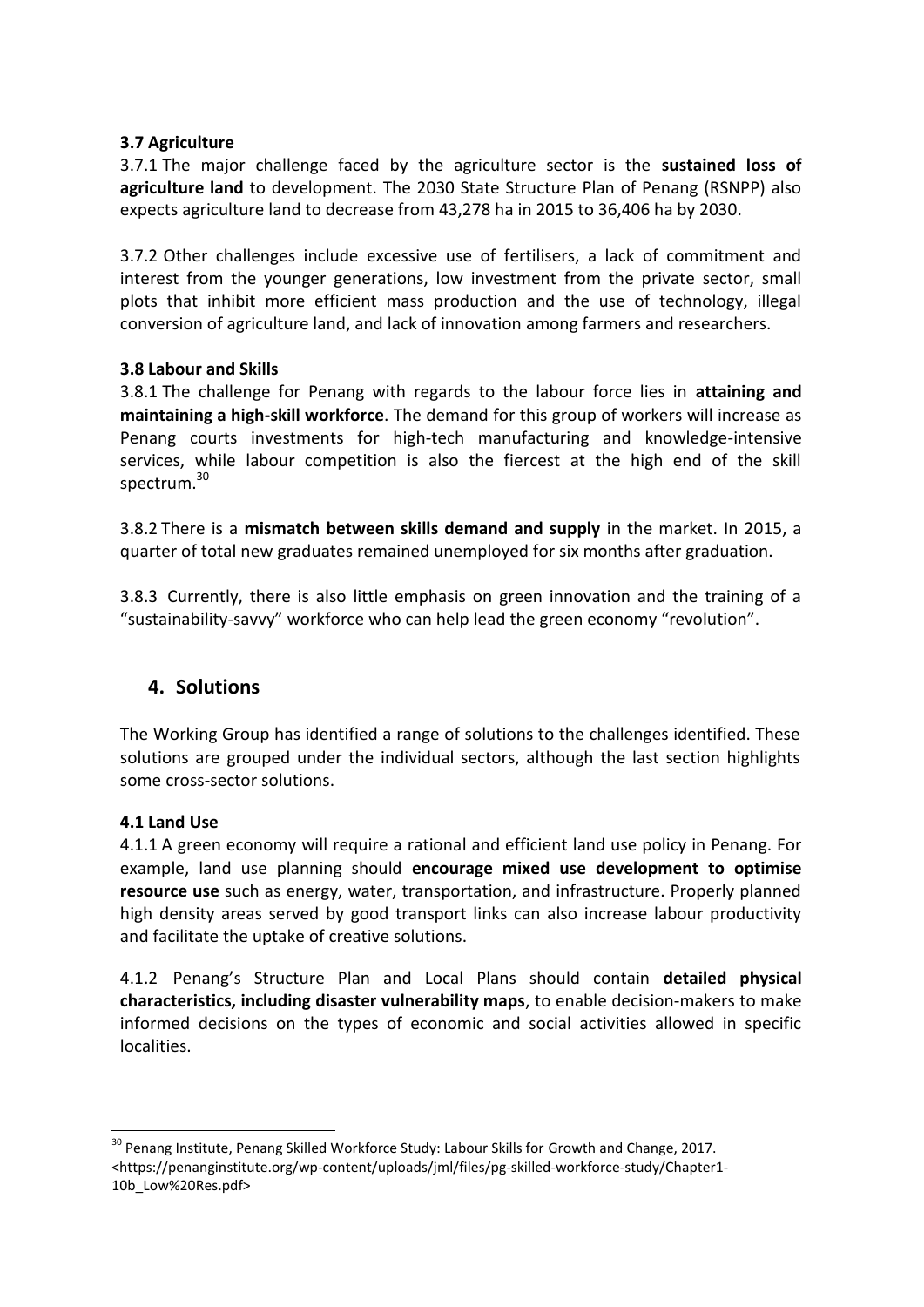4.1.3 To increase the liveability of Penang and greening of its environment, Penang should create more **public green and "blue" (e.g. public beaches, riverbanks etc) spaces**. It currently has one of the lowest green space per capita in Malaysia, which is 0.29 ha per 1,000 population  $31$  (national target is 2 ha per 1,000 population by 2020).  $32$ 

4.1.4 Once Penang has identified its priority sectors for a green economy, the Government should consider utilising land use planning and allocation to promote or nurture the development of these sectors. This could involve setting land aside or giving priority approval for land development for these sectors.

#### **4.2 Transport**

**.** 

4.2.1 Penang's green economy requires a public-transit oriented transportation system where numbers of users of private vehicles substantially decrease while mass transit transport is promoted. **Improvement in bus services** can include special lanes for buses, a unified user application (or App) for buses and other public transport modes, better data collection and utilisation, and enhancing the management of public transportation such as better routes and punctuality.

#### **4.3 Renewable Energy and Energy Efficiency**

4.3.1 The Penang State Government should introduce strong measures to promote energy efficiency. For example, introducing **energy efficiency requirements** for its industrial and housing sectors, or promoting the use of energy ratings for appliances sold in Penang. The Government should recognize energy efficiency as a low hanging fruit and should consider promoting energy efficiency retrofitting of buildings as infrastructure spending.

4.3.2 The Federal Government is currently preparing an **Energy Act**. The Energy Act is expected to set out a clearer framework for national and state actions on energy efficiency and the use of renewable energy. Penang State Government should participate in the drafting process to make sure that the Energy Act helps push for transformation in the energy sector nationwide as well as in Penang.

4.3.3 Penang should capitalise on its abundant sunlight and its growing solar PV manufacturing industry to increase the utilisation of renewable energy. Apart from **solar energy, biomass from agriculture or waste** also provides a potential source of reliable energy. Penang can consider setting aside brown field or dual-use land areas for solar farms.

4.3.4 The Penang State Government should look into **incentivizing the uptake of renewable energy** in Penang. Although it does not have the authority to introduce financial incentives like feed-in-tariff or net-metering, it nevertheless should explore alternative financial instruments such as setting up a renewable energy fund or consider

<sup>&</sup>lt;sup>31</sup> Zheng Zhao (ed.), 2018. "Green Development of Asia-Pacific Cities: Building Better Cities Towards 2030," World Scientific Books, World Scientific Publishing Co. Pte. Ltd., number 10897, March.

<sup>&</sup>lt;sup>32</sup> Maryanti, M. & Khadijah, H. & Uzair, A. & Ghazali, M., 2016. The urban green space provision using the standards approach: issues and challenges of its implementation in Malaysia. 369-379. 10.2495/SDP160311. <https://www.witpress.com/Secure/elibrary/papers/SDP16/SDP16031FU1.pdf>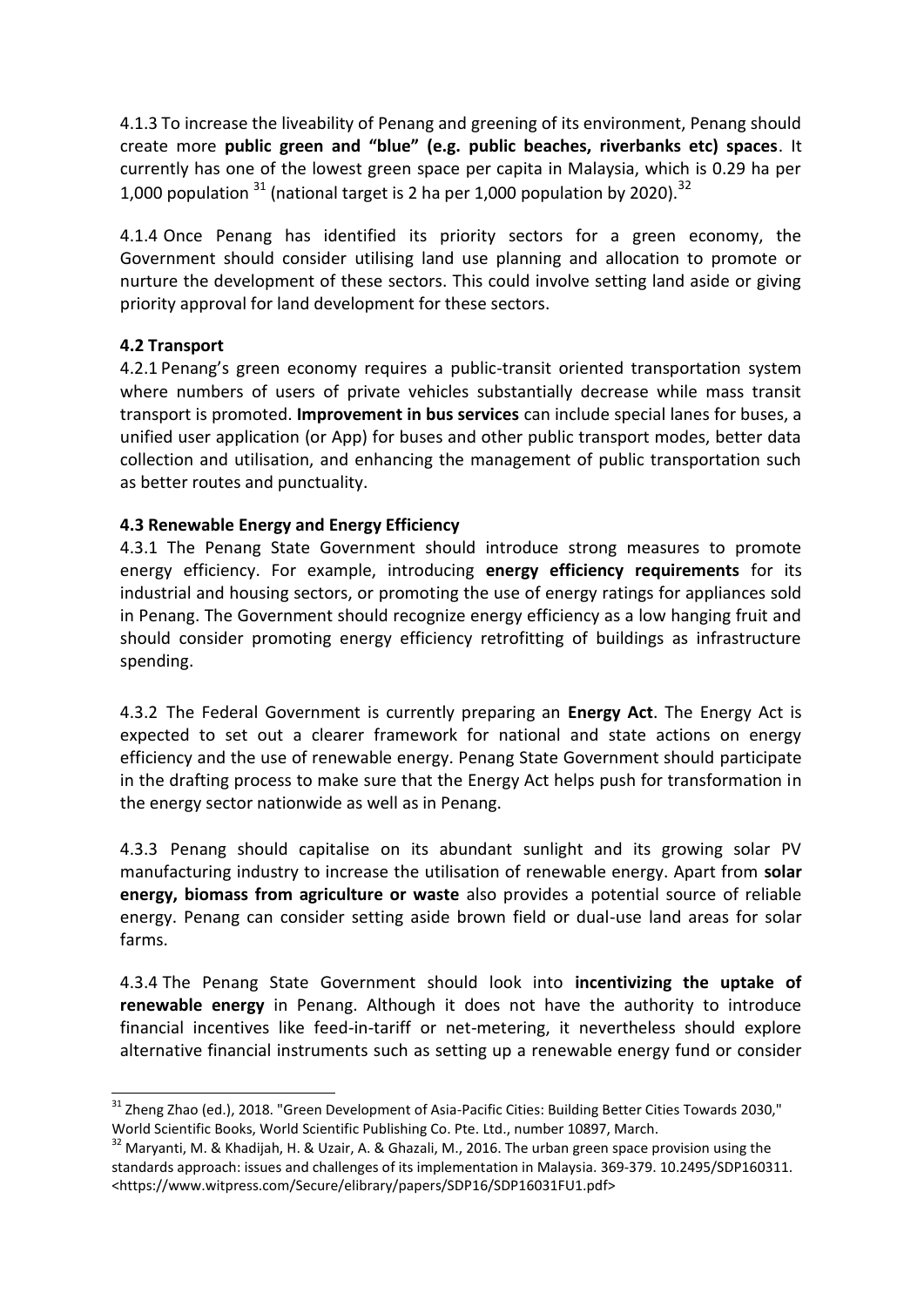introducing local tax relief.

4.3.5 Penang State and Local Government should work proactively with Tenaga Nasional Berhad (TNB) to increase renewable energy sources and promote energy efficiency, including installing smart meters across the whole of Penang.

#### **4.4 Waste**

1

4.4.1 Penang should adopt an innovative **Waste Industry Plan** to promote not only a better waste management regime but also a circular economy in Penang. Circular economy is where existing extracted resources are continuously recycled and reused within the economy with minimal input of new raw materials and minimal output of waste materials from the economy. Dealing with the full cycle of waste, from material generation to waste disposal, requires new standards for production processes, packaging of goods, and even the prioritising of recycled materials as 'input materials. Addressing issues within the full cycle of waste can create new job and investment opportunities, of which Penang State Government should take full advantage. Penang's new Waste Management Plan should incorporate a Waste Industry Plan to make sure that going forward, Penang not only focuses on waste disposal management but also waste utilisation-driven circular economy.

4.4.2 Penang should improve waste management using **technologies and innovative solutions** to compensate for space limitation problems. For example, a localized system or a neighbourhood collection centre can offer a cheap and viable solution. Waste transportation also needs to be upgraded to reduce "waste mileage", using green transportation modes or smart technologies (e.g. artificial intelligence or Big Data).

4.4.3 Given its land constraint, the Penang State Government should look into **incineration or thermal treatment** technologies, including waste-to-energy, to make sure that Penang explores all viable clean and sustainable waste disposal options without compromising its environment and health. At the Federal Level, the Ministry of Housing and Local Government has announced that each state in Malaysia is to have at least one waste-to-energy project within two years.<sup>33</sup> To promote recycling and in-situ treatment of waste, the Penang State Government should **limit the growth and availability of landfill sites** for construction waste, which is highly recyclable. This can also spur the development of a new industry focusing mainly on reusing construction waste.

4.4.4 The Government should also consider increasing the recycling rate of municipal waste by offering monetary incentives, such as the Recycle for Life scheme introduced by Cenviro that creates an electronic wallet approved by Bank Negara. In this system residents are given credits for recycling, which they can then use to purchase goods. $34$ 

4.4.5 The Penang State Government should ramp up the **recycling of organic or food waste**. Food waste recycling can reduce substantially the waste going to landfill (currently

<sup>&</sup>lt;sup>33</sup> "First WTE incinerator to begin operation by June". *The Malaysian Reserve*, 16<sup>th</sup> March 2020.

<sup>&</sup>lt;https://themalaysianreserve.com/2019/03/18/first-wte-incinerator-to-begin-operation-by-june/>

<sup>&</sup>lt;sup>34</sup> Cenviro, "Recycle for Life: #trashforcash" <http://www.cenviro.com/core-business/recycle-for-life/>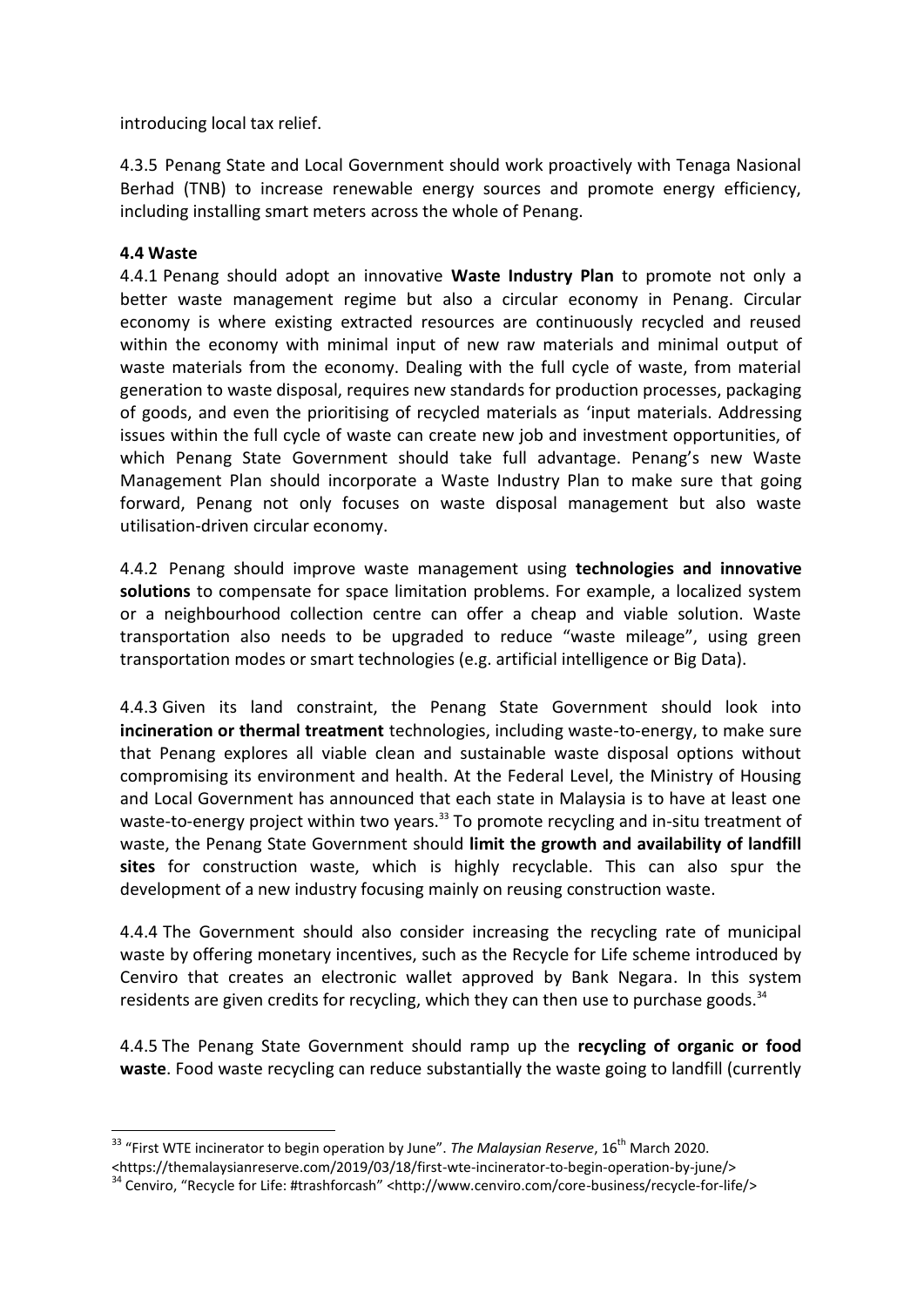in Penang, food waste constitutes 40%  $35$  of all waste going to landfill). Organic waste can be turned into compost that can be used in organic farming in Penang. Segregating organic waste will also help improve the efficiency of waste-to-energy processes. To achieve this, the Government should establish a viable waste segregation and collection system that allows most organic waste to be safely composted.

4.4.6 Penang should also continue with its efforts to create a **closed system waste management for livestock**, especially the highly polluting pig farming in Penang.

4.4.7 The Government should encourage the **employment of less able-bodied people** in the waste recycling industry, providing the necessary skill training and financial incentives for employers to hire more local workers instead of using cheap foreign labour.

4.4.8 The Government should work with school children and the art and design community to **redesign public bins** that will encourage more people to use them. For example, creating beautiful and attractive landscapes in public places and providing adequate rubbish bins will discourage the public from littering.

#### **4.5 Tourism**

4.5.1 Penang's tourism sector depends on maintaining Penang's attractiveness as a tourist destination. This means it needs to retain its identity as a food haven, UNESCO cultural heritage, beach and hill resort destination, and more. At the same time, the tourism sector needs to contribute to the sustainable development of Penang by making sure its impact on the environment and society is kept under control.

4.5.2 To maintain Penang's attractiveness as a tourism destination, Penang needs to **look after and improve its natural assets** by cleaning its beaches, improving its riverbanks, protecting its hills and wildlife and its cultural identity. Penang must build an efficient public transport system to alleviate traffic congestion. It also needs to **increase the safety of its neighbourhood and increase the presence of Tourism Police**. In addition, Penang needs to upgrade its facilities, especially good wifi access, public toilets, safe and clean water fountains etc.

4.5.3 Penang should explore **enhancing its twin city links** to exchange experience on green lifestyle, and mutually supports green-themed festivals and campaigns. It can also foster closer exchange of residents and tourists.

4.5.4 Penang should consider establishing the **"Penang Green or Sustainable Tourism" brand**. Businesses in Penang, especially in the hospitality and retail sectors, already have to comply with strict no plastic bags and single-use plastic policies.<sup>36</sup> Penang also has the highest recycling rate in Malaysia<sup>37</sup>, and already has a public bike rental scheme and

 35 Khor Hung Teik 2016. Penang Organic Waste Management Plan: Plan and Policy.

<sup>&</sup>lt;https://www.waste.ccacoalition.org/sites/default/files/files/1\_report\_on\_penang\_organic\_waste\_managem ent\_plan\_plan\_and\_policy\_0.pdf>

<sup>&</sup>lt;sup>36</sup> "Is life without plastic bags possible in Penang? Yes, say NGOs", *New Straits Time*, 30<sup>th</sup> March 2019. <https://www.nst.com.my/news/nation/2019/03/474371/life-without-plastic-bags-possible-penang-yes-sayngos>

<sup>37</sup> Sonia Henam & Swaity Singh Sambyal 2019. "Ten zero-waste cities: What makes Penang stand out in waste recycling?", Down To Earth, 14<sup>th</sup> November 2019. <https://www.downtoearth.org.in/news/waste/ten-zero-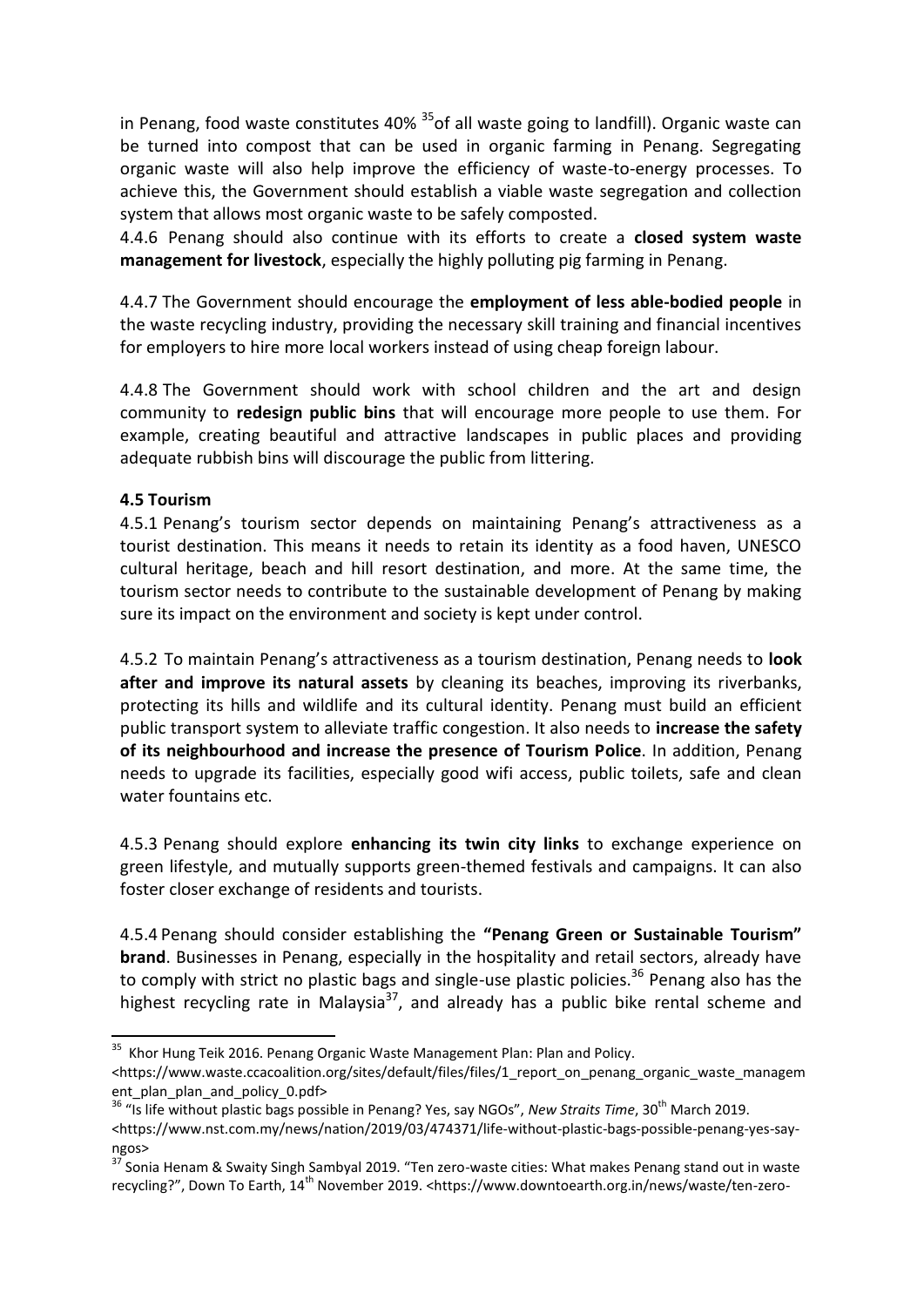dedicated cycling lanes in tourist-heavy places.<sup>38</sup> Penang's tourism should build on these initiatives and use them as a unique selling point for Penang. By promoting a Green or Sustainable Tourism brand, Penang can attract more discerning tourists who intend to reduce their travel footprints and are willing to pay a premium for the experience. This allows Penang to emphasise the quality as opposed to the quantity of tourists visiting Penang.

4.5.5 The **Penang Tourism Master Plan** that is currently being drafted should lay out how the sector can help Penang achieve its sustainable development goals. Specifically, it should emphasise the collection of the relevant data (e.g. through smart Apps and open data) and adopt targets (e.g. waste generation, water and energy use, low carbon transport etc) that can help shape a green tourism sector in Penang.

4.5.6 To help promote social inclusivity, the tourism sector should explore how to increase the **employment of marginalised groups**, which includes engaging pensioners and less able-bodied people as tour guides.

4.5.7 To further develop its tourism sector, the Penang State Government needs to introduce measures to **stamp out the "commission-based" business model** that fosters corruption within the sector. It also needs to **tighten the licensing regime** to prevent uncontrolled development especially in the George Town area and to promote more cottage industry especially in areas that have recently seen the growth of family-run ecoand cultural-tourism (e.g. Balik Pulau). Penang should also encourage more high quality and authentic "Made in Penang" products to further boost local economic and social impact.

4.5.8 The tourism sector also needs a resilience-focused land development policy in order to better reduce the future impact of climate change in Penang. A disaster-stricken and unprepared Penang (such as by flood and landslide) will deter safety-conscious tourists from visiting.

#### **4.6 Water**

1

4.6.1 Penang should continue to tackle water wastage by reducing non-revenue water through pipe fixing and reducing water theft.

4.6.2 The Government should emphasise **water demand management** to improve water security. This involves mandating the use of water saving devices and rain water harvesting in new housing projects, and better utilisation of grey water through the use of technology. The Government should also encourage or even mandate water rating system for appliances. In addition, the Government should carry out campaigns to increase water saving awareness among the public and public institutions (which are currently exempted from paying water bills). It should also mandate water efficiency measures for heavy users especially industry.

<https://motiondigest.com/2017/01/03/penang-launches-linkbike-first-bike-sharing-services-in-malaysia/>

waste-cities-what-makes-penang-stand-out-in-waste-recycling—67766>

<sup>&</sup>lt;sup>38</sup> Motion Digest Network 2017, Penang Launches Linkbike- First Bike Sharing Services In Malaysia.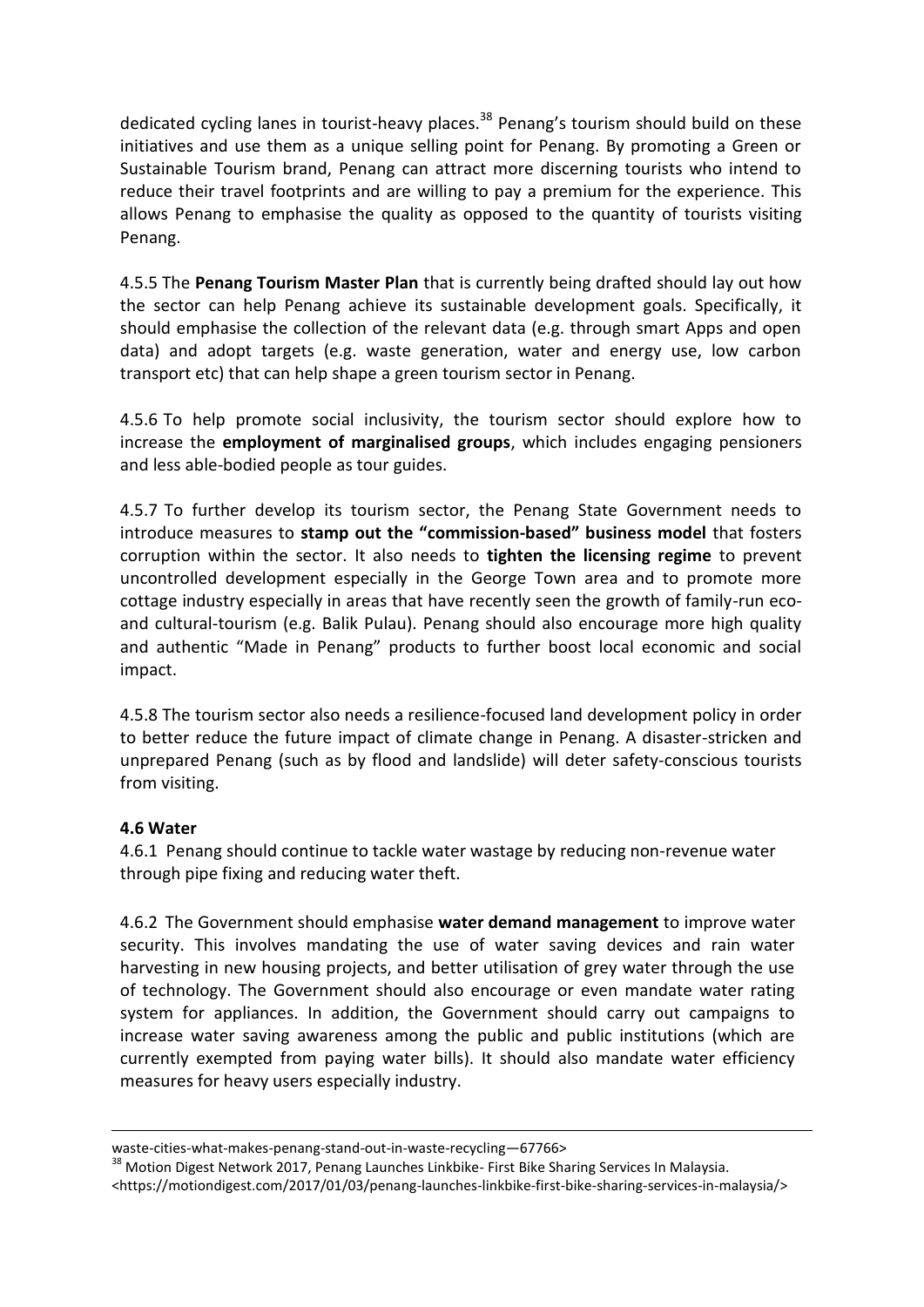4.6.3 The Penang State Government should **increase the water tariff** while establishing safeguards for vulnerable groups (e.g. B40) to encourage water saving behavior.

4.6.4 The Penang State Government should also continue to look for **alternative sources of raw water**. It should look into large-scale reuse of wastewater especially for its industry users.

#### **4.7 Agriculture**

4.7.1 The Penang State Government should work with the Department of Agriculture (DOA) to re-strategize the **fertiliser subsidy schemes** to stop excessive use of fertilisers in Penang that causes pollution and health concerns. This should include educating fertiliser producers to promote the proper usage of fertilisers at the appropriate time. Some farmers are not aware that excessive usage of fertilisers will harden the soil as well as reducing yield. The DOA in Penang is also promoting the use of organic fertilisers.

#### **4.8 Green skills and jobs**

4.8.1 Green jobs are defined as any type of job that reduces the negative impact to the environment such as energy saving, public hygiene and cleanliness, water conservation, waste recycling and so on. Elements of sustainable development should be **mainstreamed across all sectors** and current job specifications and skills should be upgraded to incorporate green practices.

4.8.2 The Penang State Government should work with the industry as well as higher education sectors to establish **green or sustainable compliance courses** that suit Penang's industries and meet the requirements of employers. The Government can encourage more local industries to meet international standards of production by providing training courses, an information platform and financial incentives.

4.8.3 The Government should also work with employers to set up **skill training and retraining courses** for employees whose skills need upgrading to meet the new requirements of greener production. Shifting from conventional dirty industries to new, cleaner ones also requires extensive skill retraining. If this is not provided, disruption to the labour market may be too much for certain groups of workers, and may result in widespread discontent and ultimately a resistance to the transition to a green economy. To increase social mobility, the Government should invest in skill retraining of the B40 group to increase their participation in the green economy.

#### **4.9 General**

4.9.1 The Penang State Government should explore setting up **incentive schemes** for businesses and the public to adopt long term green practices. Incentives do not have to be confined to monetary compensation but should cover a wide range of measures, for example awards and public recognition, priority access to services, public competition, and so on. Incentives need to reward long-term behavioural changes rather than superficial and short-term improvement.

4.9.2 The Government needs to revamp its **microfinancing schemes to prioritise entrepreneurship in green businesses**. Again, the Government should invest in promoting the participation of the B40 group in the green economy.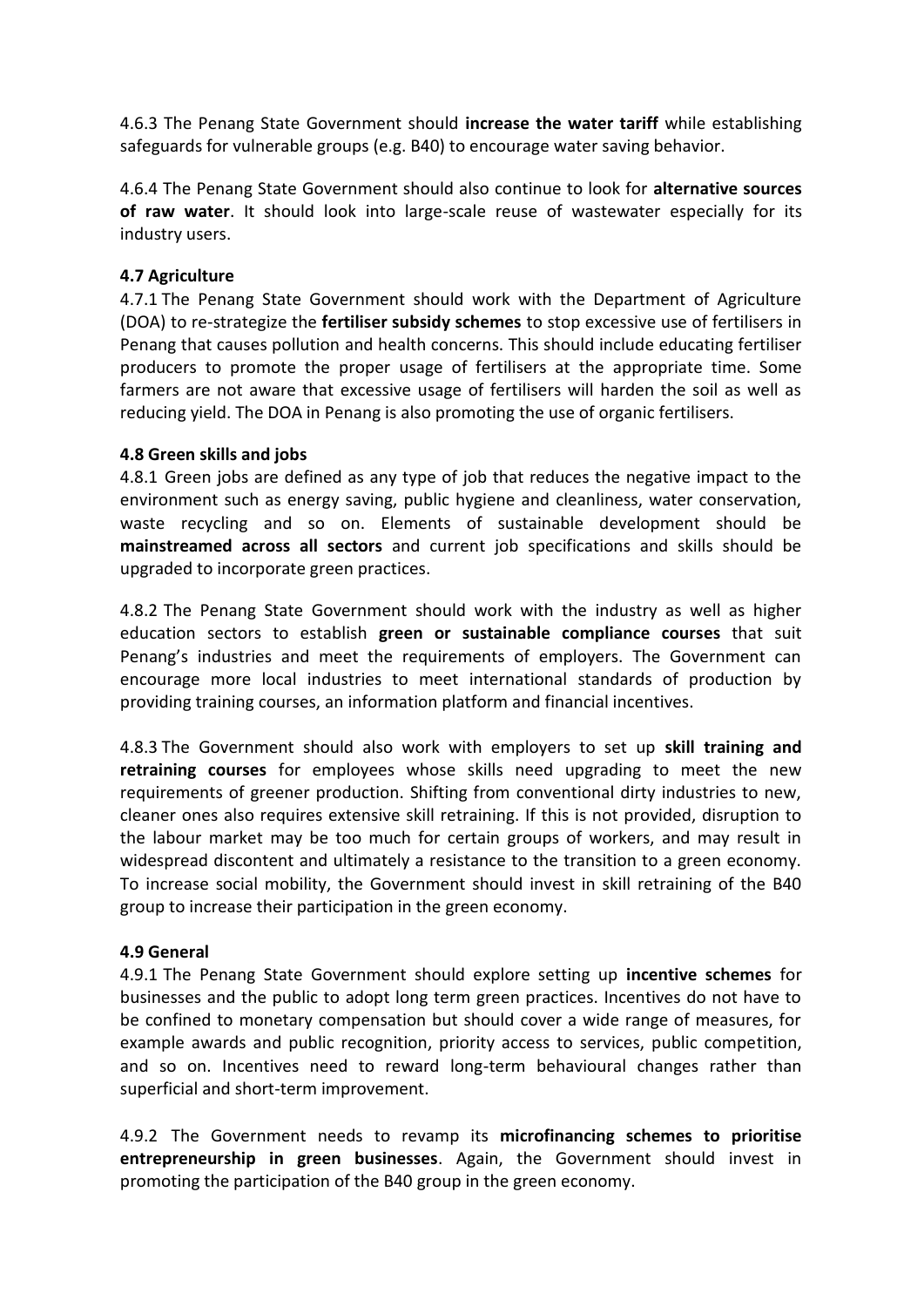4.9.3 The Penang State Government can emulate its success in building the E&E industry from scratch by doing the same thing for the green sector. For example, it can set up an **Eco-Industrial or Green Enterprise Park** supported by a vibrant research and development (R&D) ecosystem. Research centres affiliated with local higher education institutions such as USM can be set up in close collaboration with companies in the Park to make sure that indigenous innovation serves the demands of local companies. To grow local companies, the Government can also set up a **Technology and Investment Platform**  in the Park that acts as the conduit between green technology suppliers and demanders, as well as green investors and companies. This Platform can specifically target small and medium-sized enterprises (SMEs).

4.9.4 To show commitment and leadership, both State and Local Governments in Penang should establish a "**Green Public Procurement**" policy. Green Public Procurement should mandate all agencies and institutions of Government to buy goods and services that have been sustainably produced, or come from businesses that adopt green practices.

4.9.5 The Penang State Government should set up **investment criteria and safeguards for state investment vehicles** to prioritise investment in green sectors or companies. Government-linked companies like Penang Development Corporation (PDC) should be guided by strict operational as well as investment guidelines to make sure that they do not continue to support businesses that can damage Penang's liveability in the long term.

4.9.6 To reduce pollution in Penang more effectively, the Penang State Government can consider setting up **local pollution trading schemes** targeting a few main pollutants that pose immediate threats to Penang's environment. This would require having a reliable and complete set of data on production and the emission of pollutants by industries, which is going to be a huge challenge given the current lack of such data. Also, in the long run, the Government should work with the Federal Government to set up national schemes for pollutants including a carbon trading scheme to create a level playing field for all industries within Malaysia.

4.9.7 The Penang State Government should also work with the Federal Government to push for **greener product and production standards** in Malaysia. At the moment, negative social and environmental factors in production are shouldered by the general public rather than producers. Having stricter product and production standards will encourage producers to take on more responsibility for the environmental and social footprint of their products.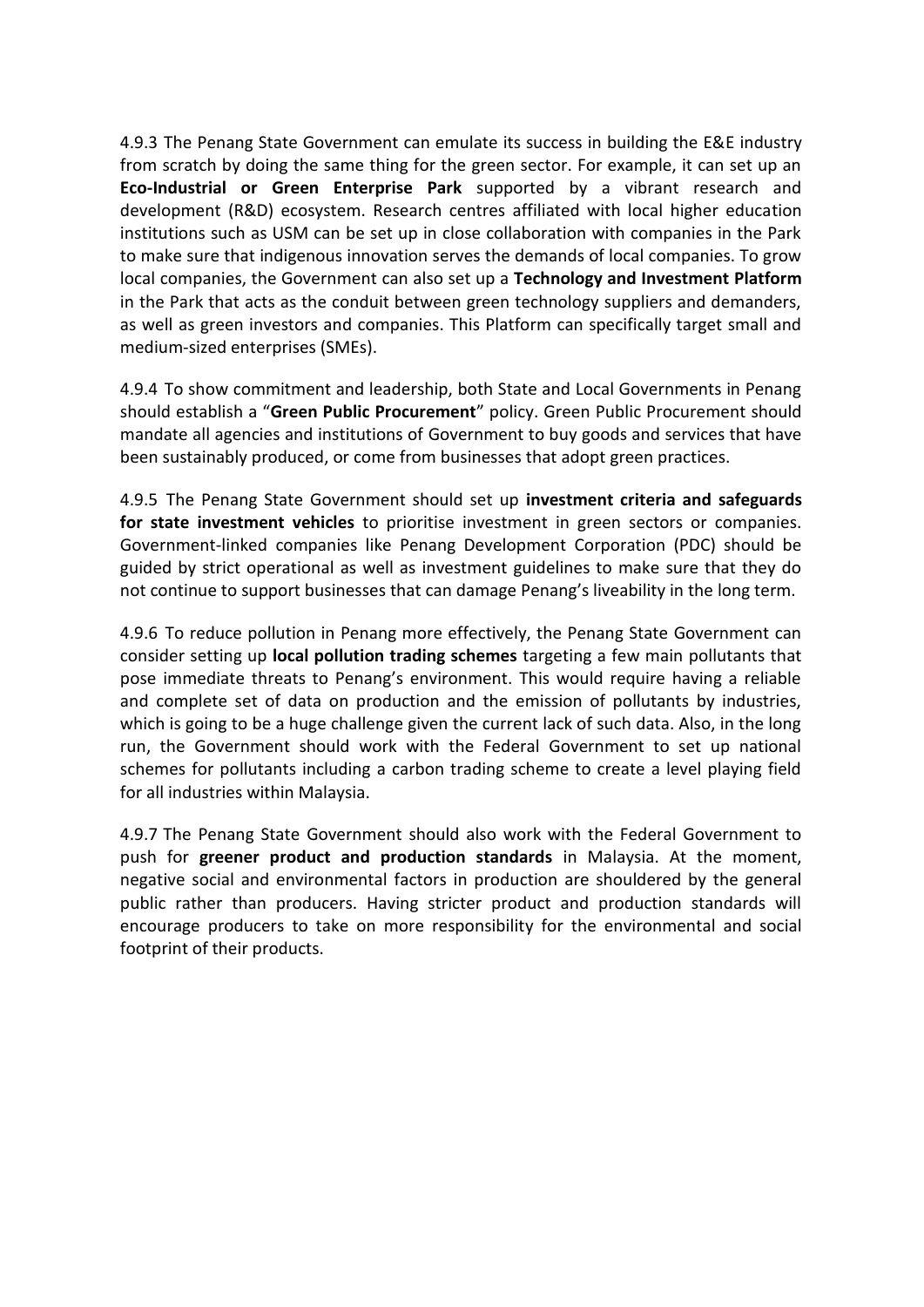

# **5. Major Policy Recommendations and Milestones**

#### **1. Waste Industry Policy (2020)**

The WG has identified waste as one of the major sectors that needs to be developed in order to move Penang towards a green economy. Penang is already leading the country in terms of achieving its target on recycling. It is also trying proactively to deal with plastic waste by banning free plastic bags as well as single use plastic from 1 January 2019. Penang is also looking into the possibilities around turning waste into energy or other products. Given the land constraint especially on the island, the Government is determined to reduce waste going into landfill. Having a waste industry policy will elevate the status of the sector to one that can enjoy a range of policy incentives that include investment, research and development (R&D), labour and training, as well as incentives for indigenous businesses. A waste industry policy can also address the whole of the supply chain from upstream (e.g. packaging standards and material choices) to downstream (e.g. disposal or reuse of waste). If the waste industry policy is properly implemented, it will reduce the material footprint of Penang and create new job and business opportunities for Penangites. This is seen as a low hanging fruit as the Penang State Government is already in the process of preparing a long-term waste master plan for Penang.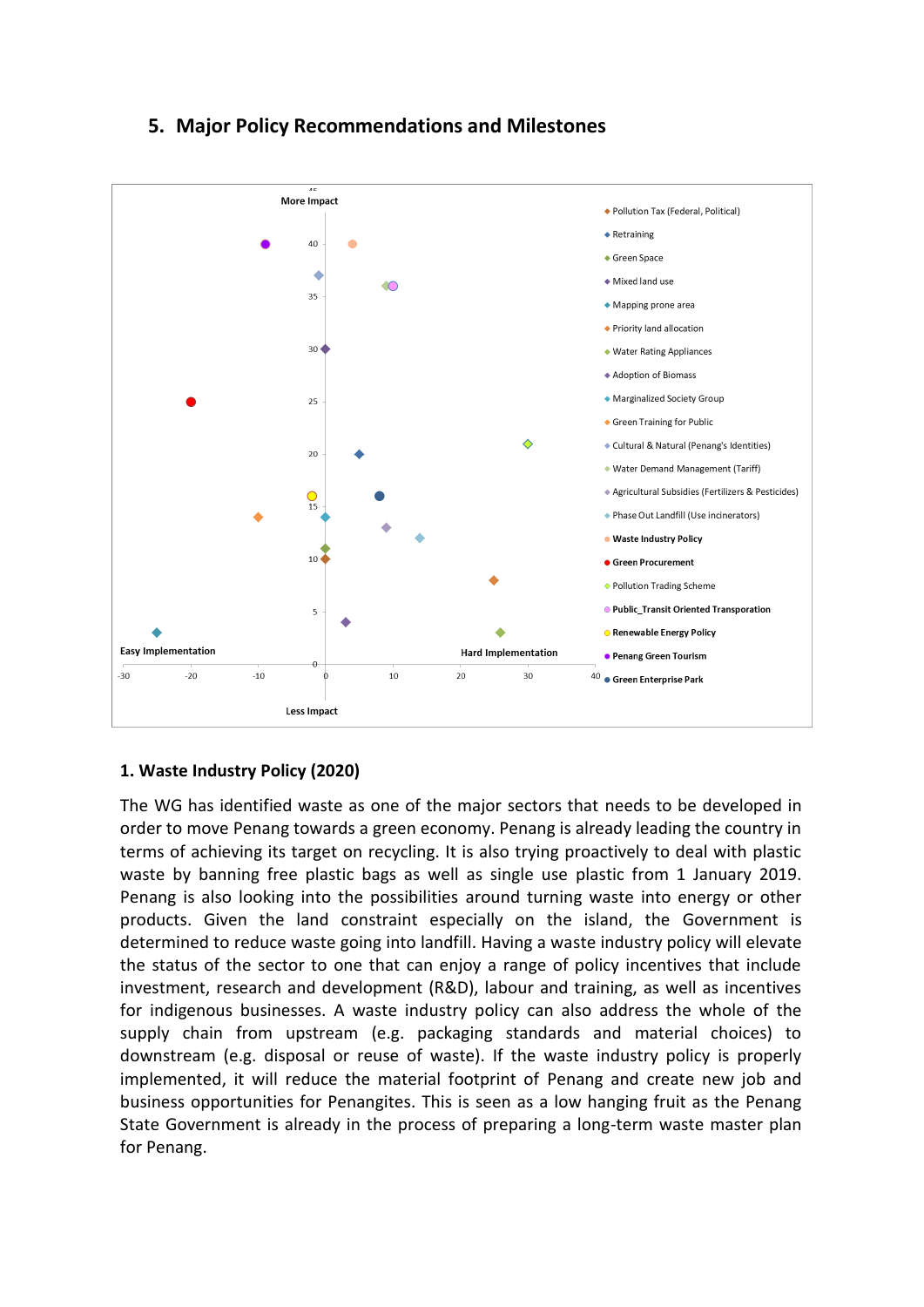#### **2. Renewable Energy (RE) Policy (2020)**

At the national level, the Government has set a renewable energy target of 20% by 2030. Penang should also adopt the 20% target at the state level as a minimum. On top of the RE policy and incentives introduced by the Federal Government, Penang State Government should also explore additional measures that will help quicken the pace of RE uptake and energy diversification, especially solar energy that has a huge potential in Penang. Additional incentives may include reduction of local charges, or setting aside brownfield or disused land for solar farms. The impact of actively pursuing renewable energy at the state level will be moderately high although energy policy is within the purview of the Federal Government. The adoption of a RE policy for Penang is seen as relatively easy especially if the Penang State Government works closely with TNB and other industry players.

#### **3. Green Public Procurement (2021)**

Green public procurement is where the Penang State Government leads by example by purchasing goods and services with green credentials. Given the size of public procurement, the emphasis on green goods and services will create or expand the existing market for green products. It will help increase public awareness of the viability of green lifestyle as well as help local businesses to cash in on the new trend. Although it may increase the public procurement cost in the short term, the Government will benefit from a more dynamic and environmentally friendly market and society in the long term. Green public procurement can start in areas where green products or services are readily available and relatively less costly, but ultimately it should apply to all forms of purchases by all Government agencies. This can also help accelerate the certification of green products and services in Penang, making it easier for other consumers to opt for a green lifestyle. Green public procurement is seen as having a huge impact in developing a green economy in Penang.

#### **4. Penang Green or Sustainable Tourism (2020)**

The tourism sector not only will continue to be a main contributor to Penang's economic growth but also a leading sector in the development of a green economy in Penang. Penang needs a clear long-term vision or plan to ensure it remains a key tourist attraction, including protecting its natural and cultural beauty. In addition, Penang should also consider creating a Penang Green or Sustainable Tourism brand to attract new and young tourist groups who are environmentally conscious.

Local businesses in Penang (including restaurateurs, hoteliers, shops etc) are already subjected to some of the toughest environmental policies in Malaysia (and the region) such as the no plastic bag initiative and waste segregation, Penang can easily build on that to differentiate itself from the other tourist attractions in the region including even Singapore and Thailand. With the move towards a green economy and sustainable development Penang can and should cash in on the momentum in order to attract tourists who are willing to pay a premium for a "green or sustainable tourism" experience. Focusing solely on increasing the number of tourists will eventually negatively affect the quality of Penang's environment and infrastructure. It will take a few years to